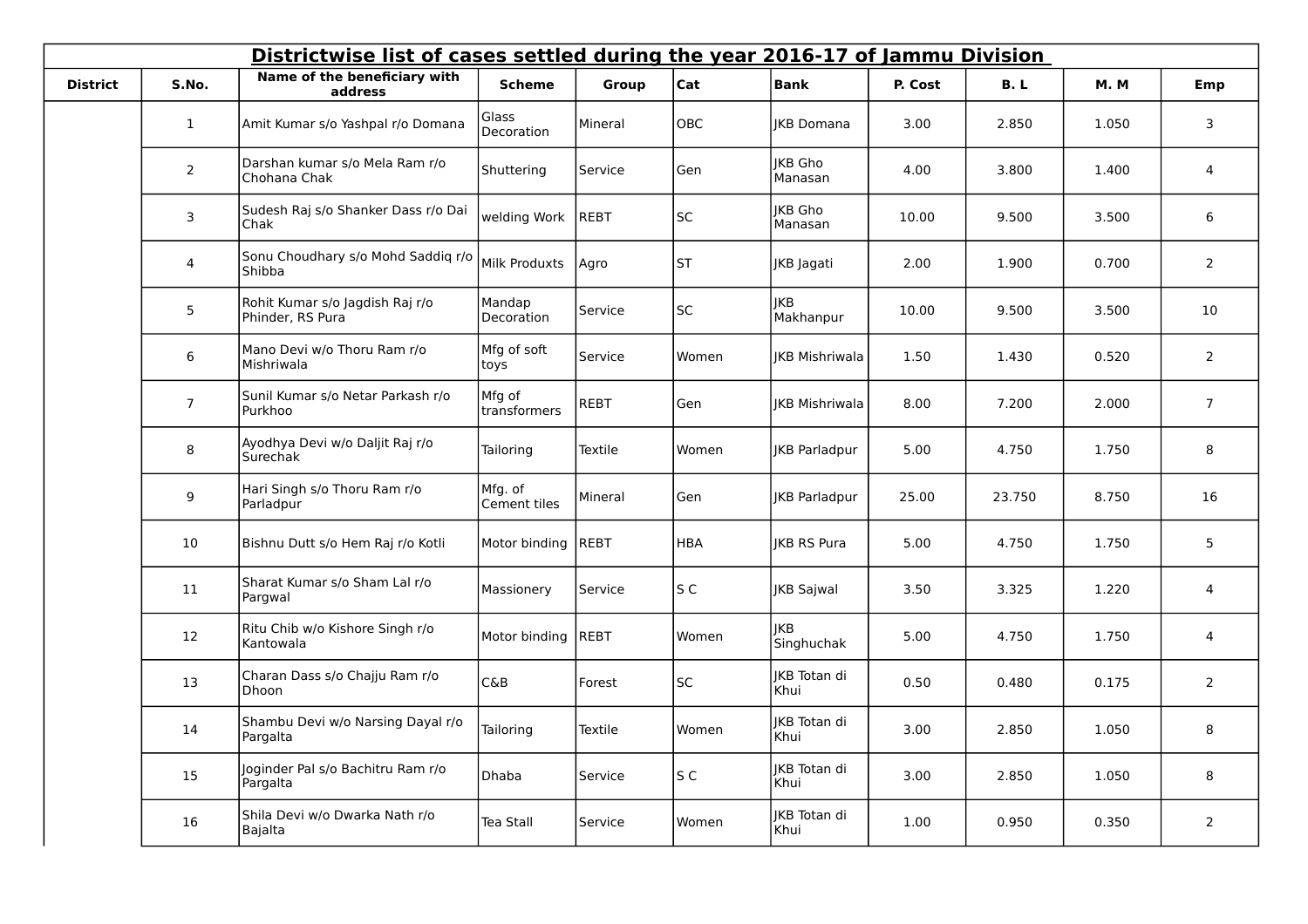|       | 17 | Komal Kotwal w/o Surinder Singh r/o<br>Lower Muthi         | Boutique             | <b>Textile</b> | Women      | IKB<br>Udhaywala                     | 5.00  | 4.750  | 1.750 | 6                |
|-------|----|------------------------------------------------------------|----------------------|----------------|------------|--------------------------------------|-------|--------|-------|------------------|
|       | 18 | Mushtaq Ahmad s/o Mohd Bashir r/o<br>Nardhani              | Sweet Shop           | Agro           | Minority   | <b>IKB Nardani</b>                   | 2.00  | 1.900  | 0.700 | 3                |
|       | 19 | Roshan Lal s/o Faghu Ram r/o Shibu<br>Ram, Bishnah         | Service<br>Station   | Service        | Gen        | <b>IKB</b> Rehal<br><b>Dhamalian</b> | 0.50  | 0.450  | 0.125 | $\overline{2}$   |
|       | 20 | Sampuran Singh s/o Kabal Singh r/o<br>Pallanwala           | Mandap<br>Decoration | Service        | E-s-Man    | JKB Chak<br>Malal                    | 10.00 | 9.500  | 3.500 | 10               |
|       | 21 | Ravi Pal s/o Girdhari Lal r/o Hamirpur<br>Sidhar           | Tailoring            | Textile        | S C        | JKB Chak<br>Malal                    | 2.00  | 1.900  | 0.700 | 3                |
|       | 22 | Asha Devi w/o Ram Pal r/o Daskal<br>Akhnoor                | B/P                  | Service        | Women      | <b>IKB Akhnoor</b>                   | 5.00  | 4.750  | 1.750 | 5                |
|       | 23 | Ashok Kumar s/o Mangat Ram r/o<br>Malpur Bhalwal           | Furniture            | <b>REBT</b>    | Gen        | JKGB Bathera                         | 5.00  | 4.500  | 1.250 | $\boldsymbol{7}$ |
|       | 24 | Parth Mahajan s/o Roshan Lal r/o W<br>No 2 Arnia           | Goldsmithy           | Mineral        | HBA        | <b>IKGB Arnia</b>                    | 10.00 | 9.500  | 3.500 | 6                |
| Jammu | 25 | Ramesh Chander s/o Baldev Raj r/o<br>Rangpur               | Furniture            | <b>REBT</b>    | OBC        | <b>IKGB Baspur</b>                   | 25.00 | 23.750 | 8.750 | 20               |
|       | 26 | Ajay Kumar s/o Des Raj r/o Karial<br>Akhnoor               | Tent house           | Service        | Gen        | JKGB Chowki<br>Choura                | 10.00 | 9.000  | 2.500 | 9                |
|       | 27 | Krishan Lal s/o Lachi Ram r/o Malla<br><b>Bhorore</b>      | Mfg of pickle        | Agro           | HBA        | <b>JKGB</b><br>Sunderbani            | 10.00 | 9.500  | 3.500 | 10               |
|       | 28 | Labha Ram s/o Rattan Lal r/o W.No.1<br><b>Bhour Camp</b>   | Steel<br>Fabrication | REBT           | SC         | <b>IKGB Chatha</b>                   | 7.00  | 6.650  | 2.450 | 6                |
|       | 29 | Kapoor Lal s/o Amar Nath r/o Chatha   Motor binding   REBT |                      |                | <b>SC</b>  | <b>IKGB Chatha</b>                   | 3.00  | 2.850  | 1.050 | 3                |
|       | 30 | Rajinder Kumar s/o Balak Ram r/o<br>Khwas Khan Maralia     | Photography          | Service        | SC         | <b>JKGB Kotli</b><br>Main            | 4.00  | 3.800  | 1.400 | $\overline{4}$   |
|       | 31 | Koushal Kumar s/o Ashok Kumar r/o<br>Sukehter              | Dhaba                | Service        | <b>OBC</b> | IKGB Sukheter                        | 5.00  | 4.750  | 1.750 | 5                |
|       | 32 | Yash Pal Gupta s/o Amarnath r/o<br>Gharota                 | Masala<br>Making     | Agro           | E-s-Man    | PNB Aghore                           | 2.50  | 2.380  | 0.880 | 3                |
|       | 33 | Nishu Devi w/o Tarsem Lal r/o Chak<br>Singha Bhalwal       | B/P                  | Service        | Women      | PNB Aghore                           | 1.00  | 0.950  | 0.350 | $\overline{2}$   |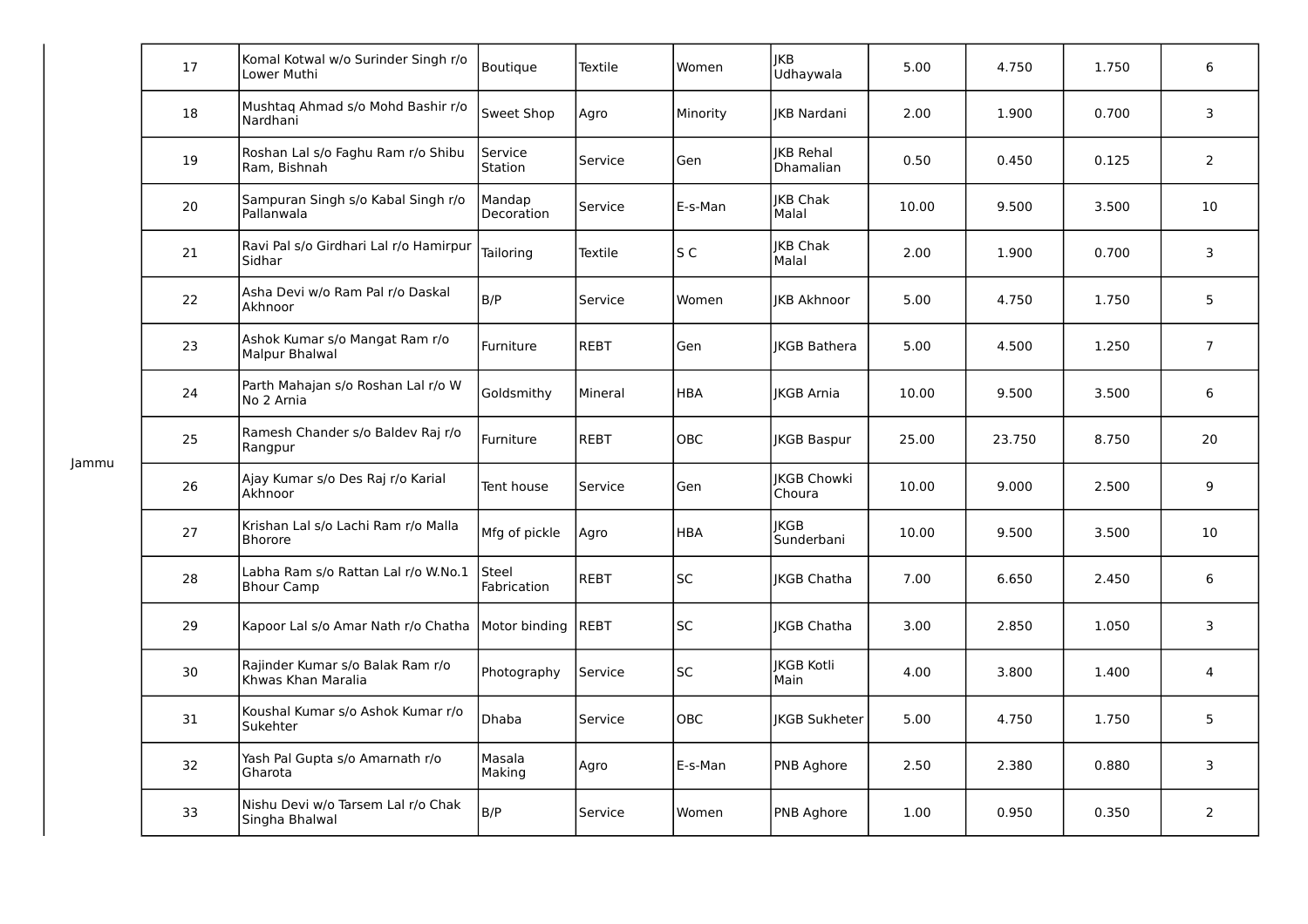| 34 | Surishta Devi w/o Romesh Kumar r/o<br>Tung Bhalwal          | Tailoring              | Textile | Women      | PNB Aghore                    | 0.50  | 0.480 | 0.180 | 3                       |
|----|-------------------------------------------------------------|------------------------|---------|------------|-------------------------------|-------|-------|-------|-------------------------|
| 35 | Prinka Devi w/o Sher Singh r/o<br>Shamachak                 | Tailoring              | Textile | women      | PNB<br>Shamachak              | 2.00  | 1.900 | 0.700 | 5                       |
| 36 | Palak Gupta w/o Mukal gupta r/o<br>Upper Barnai             | Mandap<br>decoration   | Service | Women      | PNB Domana                    | 10.00 | 9.500 | 3.500 | 10                      |
| 37 | Ramdev s/o Ambu Ram r/o<br>Ganderwan                        | Photography            | Service | <b>SC</b>  | PNB Akhnoor                   | 3.00  | 2.850 | 1.050 | $\overline{4}$          |
| 38 | Angrez Singh s/o Ram Singh r/o<br>Ambaran                   | <b>Dhaba</b>           | Service | Gen        | PNB Akhnoor                   | 3.00  | 2.700 | 0.750 | $\overline{4}$          |
| 39 | Kartar Chand s/o Sandokhu Ram r/o<br>Panjana Dansal         | Mfg of trunk<br>pattis | REBT    | <b>SC</b>  | <b>PNB Manwal</b>             | 5.00  | 4.750 | 1.750 | 5                       |
| 40 | Ashok Kumar s/o Sarwan Dass r/o<br>Kanyala Dansal           | Mandap<br>Decoration   | Service | SC         | <b>SBI Dansal</b>             | 10.00 | 9.500 | 3.500 | 10                      |
| 41 | Devinder Kumar s/o Mansa Ram r/o<br>Thana                   | Mandap<br>Decoration   | Service | <b>SC</b>  | <b>SBI Dansal</b>             | 5.00  | 4.750 | 1.750 | 5                       |
| 42 | Kishore Kumar s/o Bishan Dass r/o<br>Kaink                  | Carpentary             | REBT    | OBC        | SBI Kote                      | 5.00  | 4.750 | 1.750 | $\overline{\mathbf{4}}$ |
| 43 | Surjeet Kumar s/o Rattan Lal r/o<br>Maira                   | Service<br>Station     | Service | <b>SC</b>  | SBI Jourian                   | 5.00  | 4.750 | 1.750 | 5                       |
| 44 | Bittu Ram s/o Amarnath r/o Rehani<br>Jagwal                 | Furniture              | REBT    | Gen        | <b>IKGB Nardi</b>             | 5.00  | 4.500 | 1.250 | 5                       |
| 45 | Sikandar Kumar s/o Chajju Ram r/o<br>Satriyan               | Tent house             | Service | <b>HBA</b> | <b>IKGB Strian</b>            | 5.00  | 4.750 | 1.750 | 5                       |
| 46 | Kamla Devi w/o Tej Ram r/o Langer                           | B/P                    | Service | Women      | <b>IKB Greater</b><br>Kailash | 2.00  | 1.900 | 0.700 | $\overline{2}$          |
| 47 | Yog Raj s/o mohan Lal r/o Jandial                           | Photography            | Service | SC         | PNB Agore                     | 3.00  | 2.850 | 1.050 | 3                       |
| 48 | Manju Devi w/o Yash pal r/o W.No. 9<br><b>RS</b> Pura       | B/P                    | Service | Women      | PNB RS Pura                   | 2.00  | 1.900 | 0.700 | $\overline{2}$          |
| 49 | Manpreet Kour w/o Manmohan Singh<br>r/o Ajeet Nagar         | Boutique               | Textile | Women      | <b>JKB</b><br>Karanbagh       | 3.00  | 2.850 | 1.050 | 3                       |
| 50 | Jia Lal s/o Ram Saran r/o Purana Pind   Welding Work   REBT |                        |         | Gen.       | <b>IKGB Satrian</b>           | 5.00  | 4.500 | 1.250 | 5                       |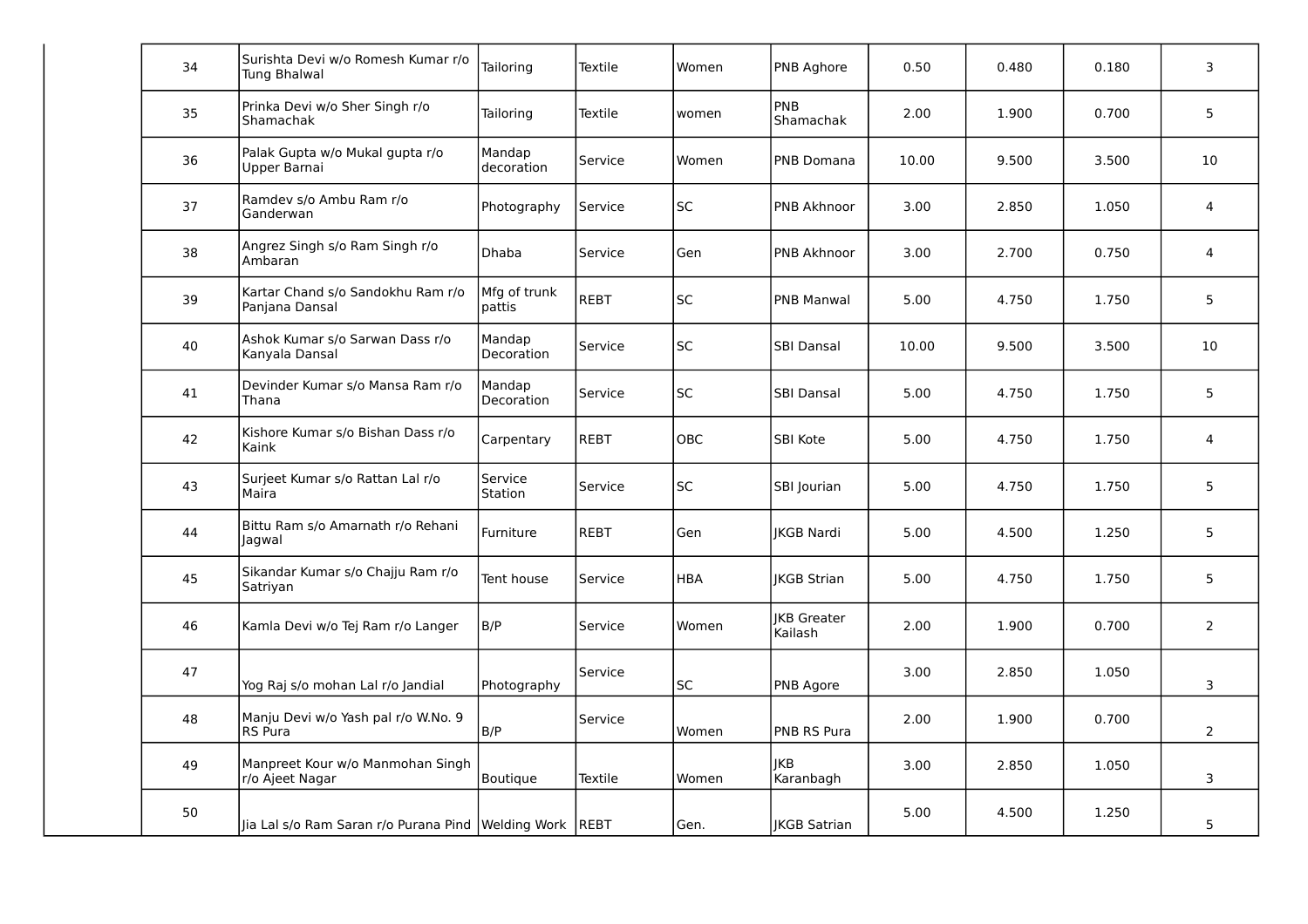|                 |                |                                                                  | <b>Total</b>             |              | 270.00      | 254.695              | 90.850  | 275   |            |                 |
|-----------------|----------------|------------------------------------------------------------------|--------------------------|--------------|-------------|----------------------|---------|-------|------------|-----------------|
| <b>District</b> | S.No.          | Name of the beneficiary with<br>address                          | <b>Scheme</b>            | <b>Group</b> | Cat         | <b>Bank</b>          | P. Cost | B. L  | <b>M.M</b> | Emp             |
|                 | $\mathbf{1}$   | Rekha Kumari W/O Shakti Kumar R/O Deboj<br>Kaka                  | Tailoring                | Textile      | Women       | JKB, Jakh            | 3.00    | 2.85  | 1.05       | $\overline{3}$  |
|                 | 2              | Raj Kumari W/O Avtaar Singh R/O W.No. 5<br>Vijaypur, Samba       | Tailoring                | Service      | Women/Gen   | JKB, Vijaypur        | 3.00    | 2.85  | 1.05       | $\overline{3}$  |
|                 | 3              | Kanta Parshad S/O Padam Nath R/O Block<br>No 218 Gadwal Vijaypur | <b>Boring</b>            | Service      | General     | JKB Vijaypur         | 2.50    | 2.25  | 0.625      | 5               |
|                 | 4              | Pankaj Sharma S/O Prithvi Raj R/O Gudwal                         | Tent & Light<br>House    | Service      | B.A.        | JKB, Vijaypur        | 10.00   | 9.50  | 3.50       | $\overline{4}$  |
|                 | 5              | Bindu Kumari D/O Lt. Sh. Roop Chand r/o<br>Swankha               | <b>Beauty Parlour</b>    | Service      | Women H/C   | JKB, Vijaypur        | 2.00    | 1.90  | 0.70       | $\overline{2}$  |
|                 | 6              | Nefa Sharma w/o Sohan Lal r/o Goran Sumb.                        | <b>Beauty Parlour</b>    | Service      | Women Gen   | JKB, Baleter<br>Sumb | 2.50    | 2.375 | 0.875      | $\mathsf 3$     |
|                 | $\overline{7}$ | Ashwani Kumar s/o Amir Chand r/o Balooni                         | Tent & Light<br>House    | Service      | General     | JKB, Gagwal          | 10.00   | 9.00  | 2.50       | 8               |
|                 | 8              | Ganesh Dass S/O Prabhu Dayal R/O Chhan<br>Matloni, Gagwal, Samba | <b>Furniture Work</b>    | <b>REBT</b>  | <b>OBC</b>  | JKB, Ghagwal         | 10.00   | 9.50  | 3.50       | $7\overline{ }$ |
|                 | 9              | Som Lal S/O Dhani Ram r/o Chhan Matloni                          | Mfg cotton bed<br>pillow | Textile      | H/Capped    | <b>JKB</b> Ghagwal   | 10.00   | 9.50  | 3.50       | $7^{\circ}$     |
|                 | 10             | Ashwani Kumar S/Osh. Ram Ditta R/O Vill.<br>Jasath Ghagwal       | welding Work             | <b>REBT</b>  | Gen.        | JKB, Gagwal          | 5.00    | 4.50  | 1.25       | $\overline{3}$  |
|                 | 11             | Parveen Bibi w/o Sadiq Ahmad r/o Manohar<br>Gopala (Pangdour)    | Boutique                 | Textile      | Women (Min) | JKB, Nandni<br>Hills | 2.00    | 1.90  | 0.70       | $\overline{3}$  |
|                 | 12             | mahatma Singh S/O Krishan Singh R/O<br>Harsath Ghagwal           | Sweet Shop               | Agro         | Gen.        | <b>JKB</b> Ghagwal   | 2.00    | 1.80  | 0.50       | $\overline{2}$  |
|                 | 13             | Vijay Kumari W/O Kamal Singh R/O Patyari<br>Katloon, samba       | Tailoring                | Textile      | Women       | <b>JKB</b> Samba     | 2.00    | 1.90  | 0.70       | $\overline{4}$  |
|                 | 14             | Anil Kumar S/O Jagdev Raj R/O Indra<br>Coloney Arazi Samba       | <b>Brass Band</b>        | Service      | S/C         | <b>JKB</b> Samba     | 3.00    | 2.85  | 1.05       | $\overline{3}$  |
|                 | 15             | Ramesh Kumar S/O Chatru Ram R/O Mansar                           | <b>Tent House</b>        | Service      | S/C         | <b>JKB</b> Mansar    | 6.00    | 5.70  | 2.10       | 8               |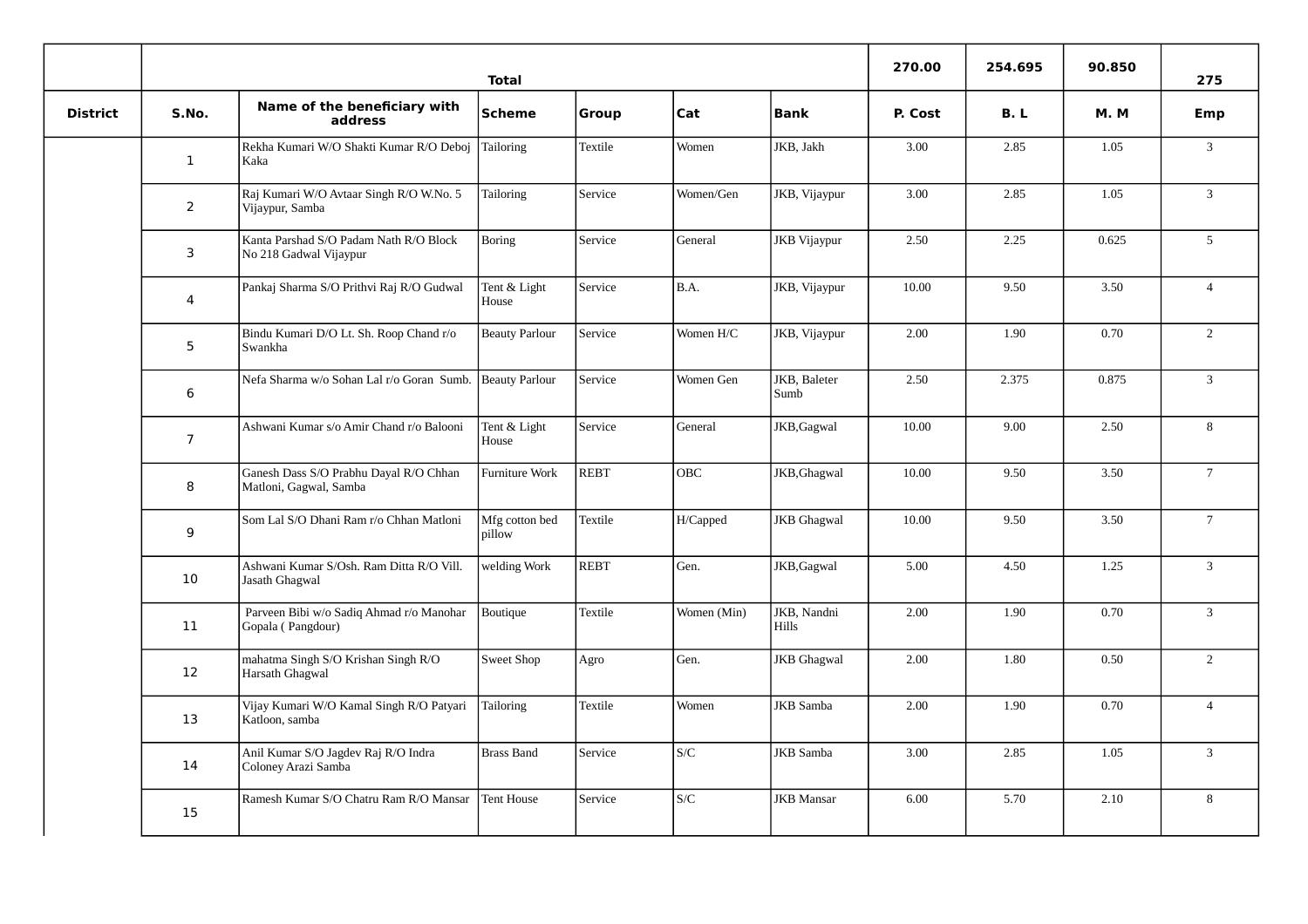|       | 16 | Pinki Devi w/o Sohan Lal r/o Ramgarh                              | Mfg OF uniforms Textile  |                      | women gen               | <b>JKB</b> Ramgarh           | 5.00  | 4.75  | 1.75 | $\overline{4}$  |
|-------|----|-------------------------------------------------------------------|--------------------------|----------------------|-------------------------|------------------------------|-------|-------|------|-----------------|
|       | 17 | Lekh Raj S/O Dewan Chand R/O Keso<br>Manasa                       | <b>Boring Work</b>       | Service              | S.C.                    | <b>JKB</b> Ramgarh           | 6.00  | 5.70  | 2.10 | $\overline{4}$  |
|       | 18 | Prem Singh S/O Girdhari Lal R/O Gho<br>Brahmna, Samba             | Tailoring                | Service              | $\mathsf{S}/\mathsf{C}$ | JKB, Khour<br>Salarian       | 2.00  | 1.90  | 0.70 | 5               |
|       | 19 | Arun Singh S/O Darshan Singh R/O Shama<br>Chak, Ramgarh           | Automobile<br>Workshop   | Service              | B.A.                    | <b>JKB Khour</b><br>Salarian | 10.00 | 9.50  | 3.50 | 6               |
|       | 20 | Rajinder Kumar S/O Pritam Singh R/O<br>Dyansar Kartholi.          | Tent & Light<br>House    | Service              | $\mathsf{S}/\mathsf{C}$ | JKB, B.Brahmna               | 5.00  | 4.75  | 1.75 | $5\phantom{.}$  |
| Samba | 21 | Vivek Kumar S/O Baldev Raj R/O National<br>Highway Bari-Brahmna   | <b>Tyre Resoling</b>     | Service              | Gen.                    | JKB, B.Brahmna               | 10.00 | 9.00  | 2.50 | 5               |
|       | 22 | Asha Rani w/o Joginder Paul r/o Jakh                              | Tailoring                | Service              | women gen               | JKB, Jakh                    | 3.00  | 2.70  | 0.75 | 5               |
|       | 23 | Tilak Raj S/O Dharam Chand R/O Patti                              | Mud Port                 | <b>Mineral Based</b> | General                 | JKB, Jakh                    | 2.00  | 1.80  | 0.50 | $\mathbf{3}$    |
|       | 24 | Sanjeev Bharti S/O Madan Lal R/O Kartholi,<br>Samba               | Tent & Light<br>House    | Service              | OBC                     | JKB, Patli Morh              | 5.00  | 4.75  | 1.75 | $\sqrt{7}$      |
|       | 25 | Shamsher Singh S/O Gurbachan Singh R/O<br>Dhyansar Kartholi       | welding Work             | <b>REBT</b>          | S/C                     | <b>JKB Patli Morh</b>        | 10.00 | 9.50  | 3.50 | $7\overline{ }$ |
|       | 26 | Minakshi Verma w/o Rakesh Kumar r/o Arzai<br>Samba                | Silver smithy            | Mineral              | women gen               | JKB, Main<br>Bazaar          | 5.00  | 4.75  | 1.75 | $\overline{2}$  |
|       | 27 | Seema Devi W/O Narinder Singh R/O Thalora Boutique<br>Mandi Samba |                          | Service              | Women                   | JKB, Main Bazaar             | 5.00  | 4.75  | 1.75 | 5               |
|       | 28 | Kishore Kumar S/O Lal Chand R/O Nadala<br>Rajpura                 | Tent & Light<br>House    | Service              | <b>Border Area</b>      | JKB, Rajpura                 | 10.00 | 9.50  | 3.50 | 10              |
|       | 29 | Gourav Sharma S/O Ashwani Kumar R/O<br>Rajpura, Samba             | Tea Stall                | Service              | Gen.                    | <b>JKB</b> Rajpura           | 1.00  | 0.90  | 0.25 | $\mathbf{1}$    |
|       | 30 | Tavinder Kour w/o Kulvinder Singh r/o Raika<br>Labana             | Carpentry                | <b>REBT</b>          | Women min               | SBI, Supwal                  | 5.00  | 4.75  | 1.75 | 5               |
|       | 31 | Manohar Singh s/o Raj Singh r/o Chak<br>Chhaba Khurd Barian.      | <b>Steel Febrication</b> | <b>REBT</b>          | general                 | SBI, Supwal                  | 15.00 | 13.50 | 3.75 | 8               |
|       | 32 | Ashok Kumar S/O Hans Raj R/O Sunjwan                              | Electric Repair          | Service              | OBC                     | <b>SBI</b> Supwal            | 5.00  | 4.75  | 1.75 | 3               |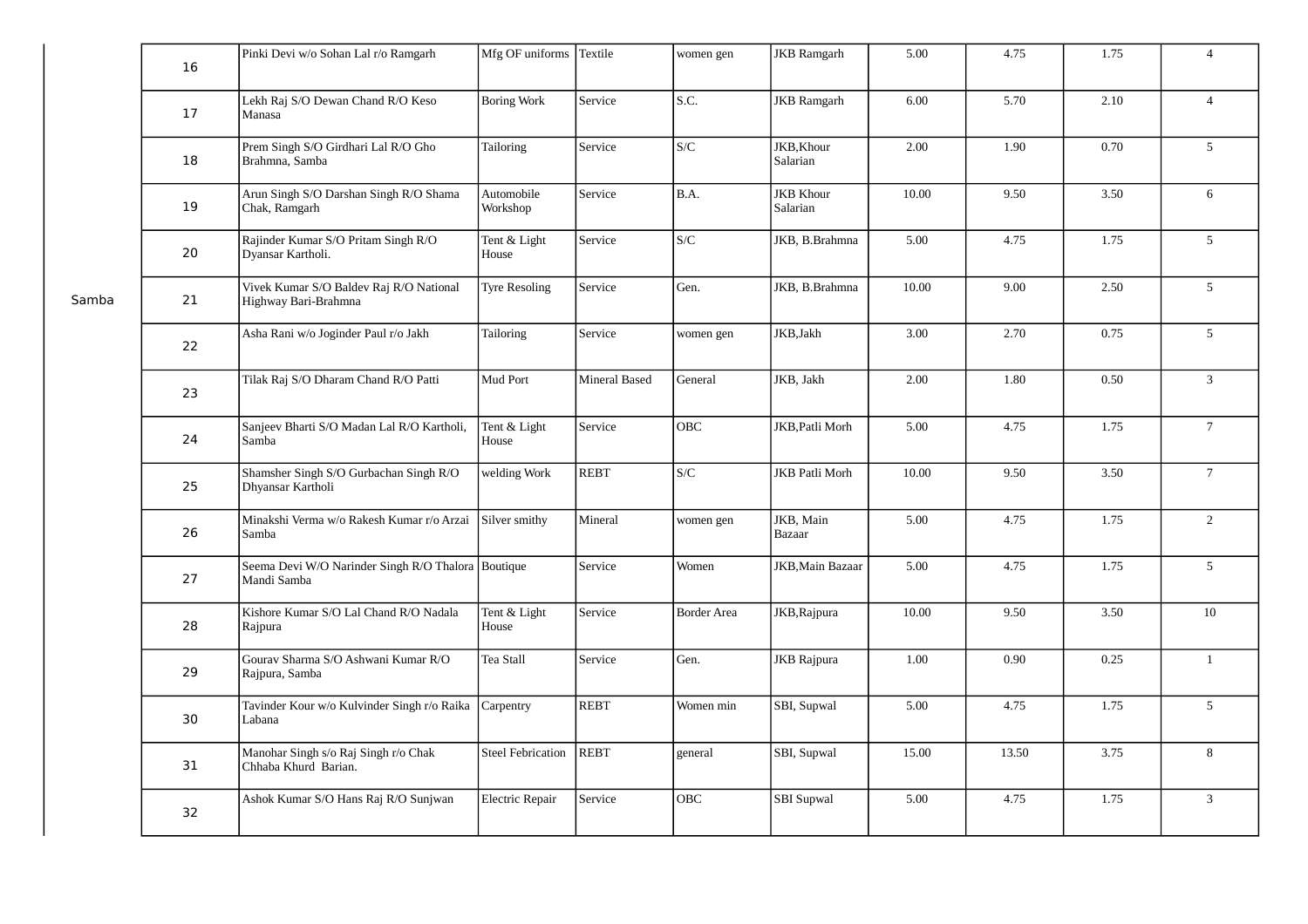|                 | 33             | Bacchan Lal S/O SaiDass R/O Reyore, Sarore Steel Fabrication<br>Adda      |                         | REBT        | S/C                     | PNB B.Brahmna                        | 20.00   | 19.00  | 7.00       | 8              |
|-----------------|----------------|---------------------------------------------------------------------------|-------------------------|-------------|-------------------------|--------------------------------------|---------|--------|------------|----------------|
|                 | 34             | Sh. Davinder Kumar S/O Hans Raj R/O chak<br>Manga Samba                   | Steel Feb.              | <b>REBT</b> | S.C.                    | Corp. Bank,<br>Samba.                | 25.00   | 23.75  | 8.75       | 10             |
|                 | 35             | Parshotam Chand S/O karnail Chand R/O Vill. Furniture Work<br>Mananu Nud. |                         | <b>REBT</b> | $\mathbb{S}/\mathbb{C}$ | CBI Samba                            | 3.00    | 2.85   | 1.05       | $\mathbf{3}$   |
|                 | 36             | Aslam Mohd. S/O Nazzer Hussain R/O<br>Smailpur                            | Shuttering              | Service     | S/C                     | <b>JKGB</b> Smailpur                 | 7.00    | 6.65   | 2.45       | 6              |
|                 | 37             | RamDhan S/O Pritam Chand R/O Madoon                                       | Furniture               | <b>REBT</b> | S/C                     | JCCB, Mawa                           | 5.00    | 4.75   | 1.75       | 6              |
|                 | 38             | Kavita Rani W/O Gouri Thappa R/O Dassal<br>Kartholi                       | Tent House              | Service     | Women                   | <b>JKGB</b> Smailpur                 | 6.00    | 5.70   | 2.10       | 6              |
|                 | 39             | Seema Jamwal W/O Sukhdev Singh R/O<br>Badori B.Brahmna                    | Boutique                | Service     | Women                   | JCC B.brahmna                        | 4.00    | 3.80   | 1.40       | 5              |
|                 | 40             | Sushmita Devi W/O Jai Singh R/O Smailpur                                  | <b>Beauty Parlour</b>   | Service     | Women                   | <b>EDB</b> Smailpur                  | 3.00    | 2.85   | 1.05       | $\mathbf{3}$   |
|                 |                |                                                                           | <b>Total</b>            |             |                         |                                      | 250.00  | 234.98 | 82.450     | 197            |
|                 |                |                                                                           |                         |             |                         |                                      |         |        |            |                |
| <b>District</b> | S.No.          | Name of the beneficiary with<br>address                                   | Scheme                  | Group       | Cat                     | <b>Bank</b>                          | P. Cost | B. L   | <b>M.M</b> | Emp            |
|                 | $\mathbf{1}$   | Ashok Singh s/o Omkar Singh r/o<br>Kharote Tehsil Kathua                  | Electrical<br>works     | Service     | Gen                     | <b>J&amp;K Bank Patel</b><br>Nagar   | 2.00    | 1.80   | 0.50       | $\overline{2}$ |
|                 | $\overline{2}$ | Asha Devi w/o Romesh Singh r/o<br>Gurha Kalyal Teh Billawer               | Tent house              | Service     | Women                   | <b>J&amp;K BanK</b><br>Gurha Kallyal | 8.00    | 7.60   | 2.80       | $\overline{7}$ |
|                 | 3              | Raman Kumar s/o Om Parkash r/o<br>Jasyal, Galak Tehsil Ramkote            | Mfg of cement<br>frames | Mineral     | S C                     | <b>J&amp;K Bank</b><br>Ramkote       | 5.00    | 4.75   | 1.75       | 3              |
|                 | 4              | Vias Dev s/o Tej Ram r/o Chak<br>Ganga Ram Teh Hiranagar                  | Mini Rice Mill          | Agro        | S C                     | <b>J&amp;K Bank</b><br>Chadwal       | 25.00   | 23.75  | 8.75       | 15             |
|                 | 5              | Pawan Kumar s/o Sham Lal r/o<br>Barwal Tehsil Kathua                      | Mfg of brooms           | Forest      | Gen.                    | <b>J&amp;K Bank</b><br>Kalibari      | 4.00    | 3.60   | 1.00       | $\overline{4}$ |
|                 | 6              | Raj Kumar s/o Sohan Lal r/o<br>Sukhuchak Tehsil Hiranagar                 | Furniture               | <b>REBT</b> | S C                     | <b>J&amp;K Bank Koota</b><br>Morh    | 5.00    | 4.75   | 1.75       | 4              |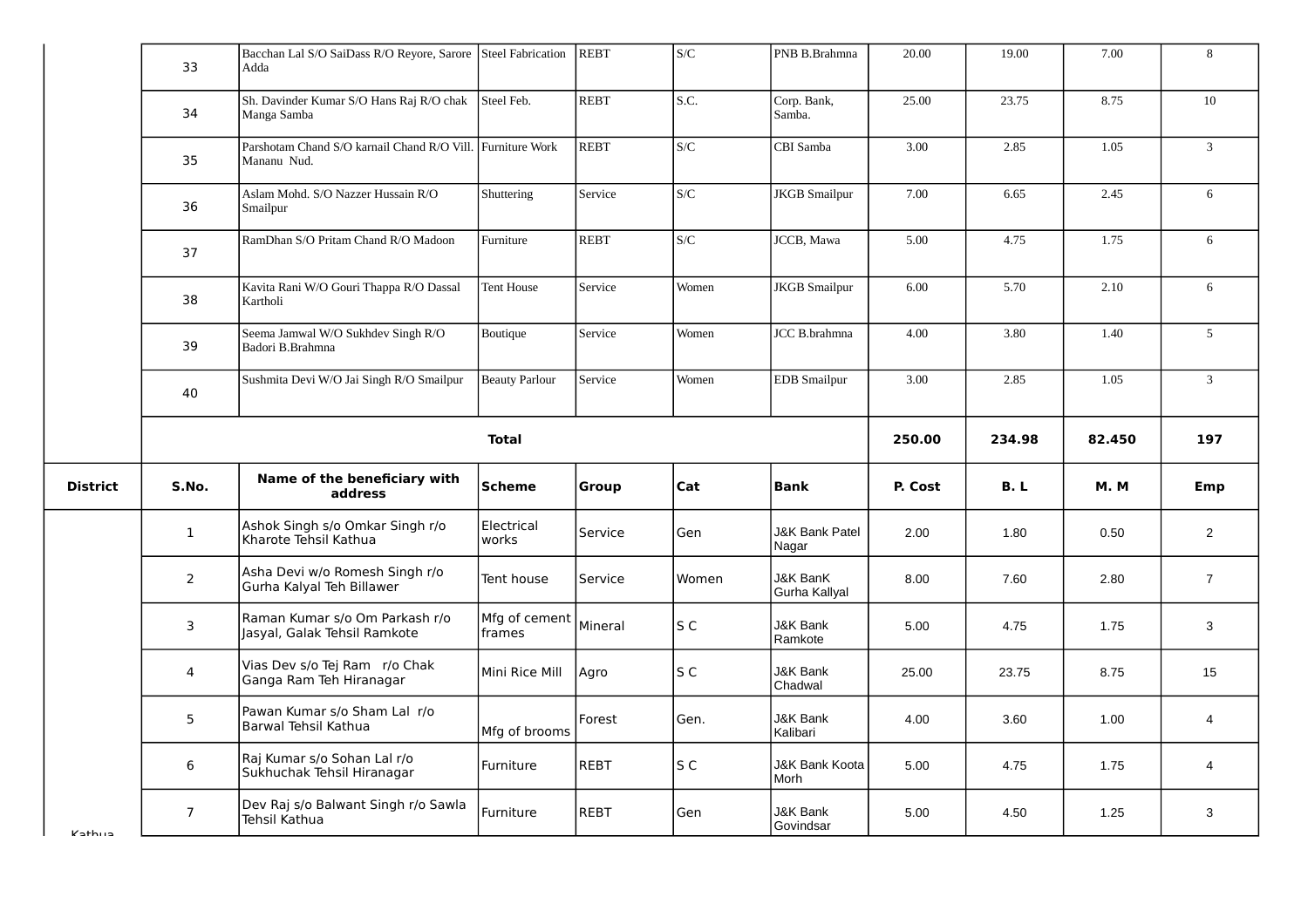| Natilua | 8                | Sajama Begum w/o Taffail Mohd. r/o<br>Badnota A/P Macchedi The L.Malhar | Shuttering           | Service      | Women      | <b>J&amp;K Bank</b><br>Mashedi         | 5.00  | 4.75  | 1.75 | 9              |
|---------|------------------|-------------------------------------------------------------------------|----------------------|--------------|------------|----------------------------------------|-------|-------|------|----------------|
|         | $\boldsymbol{9}$ | Ramesh Chander s/o Parkash Chand<br>r/o Haripur Patil Tehsil Marheen    | Furniture            | <b>REBT</b>  | <b>HBA</b> | <b>J&amp;K Bank</b><br>Marheen         | 10.00 | 9.50  | 3.50 | $\overline{7}$ |
|         | 10               | Ashwani Sharma s/o Darshan Lal r/o<br>Chak Dhari Tehsil Marheen         | Steel Furniture REBT |              | <b>HBA</b> | <b>J&amp;K Bank</b><br>Marheen         | 25.00 | 23.75 | 8.75 | 6              |
|         | 11               | Tulsi Dass s/o Kesru Ram r/o Jasyal,<br>Galak Tehsil Ramkote            | Furniture            | REBT         | S C        | <b>J&amp;K Bank</b><br>Ramkote         | 5.00  | 4.75  | 1.75 | 3              |
|         | 12               | Rahul Sharma s/o Bharat Bhushan<br>r/o Harsath Tehsil Ghawal            | Electrical<br>works  | Service      | Gen.       | <b>J&amp;K Bank</b><br><b>Billawer</b> | 10.00 | 9.00  | 2.50 | $\overline{7}$ |
|         | 13               | Sonia Gupta w/o Ramesh Gupta r/o<br>Chak Shiba Teh Hiranagar            | Bakery               | Agro         | Women      | <b>J&amp;K Bank</b><br>Marheen         | 10.00 | 9.50  | 3.50 | $\overline{7}$ |
|         | 14               | Vishal Tak s/o Parshotam Dass r/o<br>Chadwal                            | Bakery               | Agro         | OBC        | <b>J&amp;K Bank</b><br><b>CHADWAL</b>  | 10.00 | 9.50  | 3.50 | $\overline{7}$ |
|         | 15               | Dheertav Salgotra s/o Tilak Raj r/o<br>W.No. 8 Hiranagar Teh Hiranagar  | Furniture            | <b>REBT</b>  | OBC        | <b>J&amp;K Bank</b><br>Hiranagar       | 8.00  | 7.60  | 2.80 | 8              |
|         | 16               | Sh. Karan Singh S/o Puran Singhr/o<br>Magloor                           | Photo studio         | lService     | Gen        | JK Bank<br>Dayalachak                  | 2.00  | 1.80  | 0.50 | $\overline{2}$ |
|         | 17               | Rhim Ali s/o Babi Din r/o Mukandpur<br>Teh. Marheen                     | Milk Products        | Agro         | <b>RBA</b> | <b>J&amp;K Bank Haria</b><br>Chak      | 5.00  | 4.75  | 1.75 | 6              |
|         | 18               | Pubinder Singh s/o Nadhan Singh r/o<br>Chak Haria Marhen                | Rp of M.Cycle        | Service      | HBA        | <b>J&amp;K Bank Haria</b><br>Chak      | 2.00  | 1.90  | 0.70 | $\overline{2}$ |
|         | 19               | Maan Singh s/o Puran Singh r/o Chak<br>Haria Marheen                    | Iron Works           | <b>IREBT</b> | <b>HBA</b> | <b>J&amp;K Bank Haria</b><br>Chak      | 5.00  | 4.75  | 1.75 | 3              |
|         | 20               | Roshan Din s/o Sh Sherwani r/o<br>Chak Haria Marheen                    | Milk Producs         | Agro         | S C        | <b>J&amp;K Bank Haria</b><br> Chak     | 2.00  | 1.90  | 0.70 | $\overline{2}$ |
|         | 21               | Sh. Tilak Raj S/o Badri Nath r/o<br>Chandwan Teh. Marheen               | Tent house           | Service      | OBC        | <b>J&amp;K Bank</b><br>Chadwal         | 10.00 | 9.50  | 3.50 | $\overline{7}$ |
|         | 22               | Sh. Rakesh Kumar s/o Jagdish Kumar<br>r/o Sultanpur Teh.Marheen         | Tent house           | Service      | HBA        | <b>J&amp;K Bank Haria</b><br>Chak      | 10.00 | 9.50  | 3.50 | $\overline{7}$ |
|         | 23               | Sh. Hans Raj S/o sh. Chait singh r/o<br>Qare Kashiba Teh. Hiranagar     | Flour mill           | Agro         | Gen        | <b>I&amp;K Bank</b><br>Dayalachak      | 2.00  | 1.80  | 0.50 | 3              |
|         | 24               | Sh.Karan Raj s/o Sh. Sh. Sadhu Ram<br>r/o VPO Mehtabpur, Tehsil Kathua  | B/S                  | <b>REBT</b>  | OBC        | <b>IKB Govindsar</b>                   | 1.00  | 0.95  | 0.35 | $\overline{2}$ |
|         |                  |                                                                         |                      |              |            |                                        |       |       |      |                |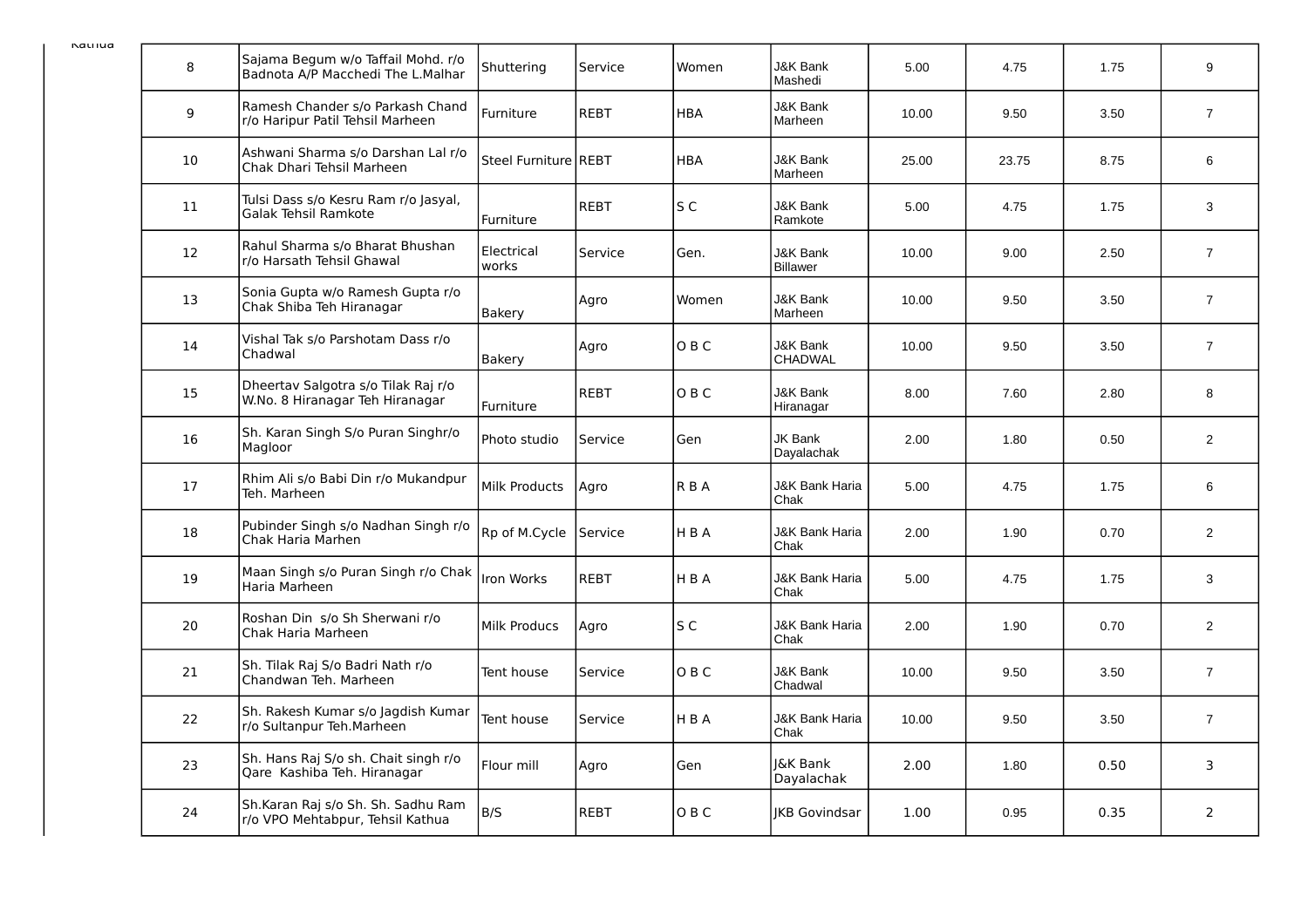| 25 | Kuldeep Kumar S/o Gian Chand r/o<br>W.No. 6 Kalibari, Tehsil - Kathua          | Tea Stall              | Service        | S C            | JKB Patel<br>Nagar             | 0.50  | 0.48 | 0.175 | $\mathbf{1}$   |
|----|--------------------------------------------------------------------------------|------------------------|----------------|----------------|--------------------------------|-------|------|-------|----------------|
| 26 | Smt. Kiran Lata w/o Sh. Rakesh<br>Kumar r/o Patta Rasana Tehsil-<br>Hiranagar  | Tailring               | Textile        | Women          | <b>JKB Ltd.</b><br>Kootah more | 1.00  | 0.95 | 0.35  | 2              |
| 27 | Sh. Ashik Hussain s/o Sh. Abdul<br>Qayoom r/o Dadwara tehsil- Billawer         | Sound system Service   |                | ST             | I&K Bank Ltd.<br>Bhaddu        | 2.00  | 1.90 | 0.70  | $\overline{2}$ |
| 28 | Sh. Shiv Kumar S/o Sh. Chandu Ram<br>r/o Dambra, Tehsil-Mahanpur               | Screen<br>printing     | Forest         | S C            | <b>JKB Mahanpur</b>            | 2.50  | 2.38 | 0.875 | $\overline{2}$ |
| 29 | Jiwan Singh s/o Jagdish Singh r/o<br><b>Dher Tehsil-Billawer</b>               | Atta Chaki             | Agro           | Gen            | <b>I&amp;K Bank</b><br>Phinter | 3.00  | 2.70 | 0.75  | 3              |
| 30 | Sh. Nirdosh Verma s/o Sh. Jagdish<br>Singh r/o Gurha Mundian, The<br>Hiranagar | Goldsmithy             | Mineral        | Gen            | <b>JKB Hiranagar</b><br>Morh   | 3.00  | 2.70 | 0.75  | $\overline{2}$ |
| 31 | Pankaj Sharma S/o Shiv Kumar r/o<br>Bhallar Tehsil Kathua                      | welding Work           | REBT           | Gen            | SBI Bhudi                      | 5.00  | 4.50 | 1.25  | 4              |
| 32 | Ashwani Kumar S/o Girdhari Lal r/o<br>Sumwan Tehsil Kathua                     | Furniture              | <b>REBT</b>    | OBC            | SBI ADB Kathua                 | 10.00 | 9.50 | 3.50  | 12             |
| 33 | Ansar Ahmed S/o Gh. Qadir r/oBani<br>Tehsil Bani                               | Rp of gas<br>stoves    | Service        | O B C          | SBI Bani                       | 3.00  | 2.85 | 1.05  | $\overline{2}$ |
| 34 | Sh. Pardeep Kumar S/o Sh. Bodh Raj<br>r/o Kharote Teh. Kahtua                  | Rp of AC, Ref          | Service        | S <sub>C</sub> | <b>SBI Hatli Morh</b>          | 3.00  | 2.85 | 1.05  | 5              |
| 35 | Rajesh Kumar S/o Jagdish Raj r/o VPO<br>Pandhrar Teh. Kathua                   | Mandap<br>Decoration   | Service        | Gen.           | SBI Budhi                      | 10.00 | 9.00 | 2.50  | $\overline{7}$ |
| 36 | Sh. Dharam Paul S/o Sh. Deewan<br>Chand r/o Chack S. Desa Signh,<br>Kathua     | Furniture              | REBT           | OBC            | SBI ADB Kathua                 | 5.00  | 4.75 | 1.75  | 3              |
| 37 | Sh. Joginder Singh s/o Kaka Singh r/o<br>Hatli Morh Teh. Kathua                | Welding Work REBT      |                | E-s-Man        | <b>SBI Hatli Morh</b>          | 5.00  | 4.75 | 1.75  | 3              |
| 38 | Yog Raj s/o Faquir Chand r/o Nagrota<br>Pretha, Basholi                        | Shuttering             | Service        | OBC            | PNB Basholi                    | 5.00  | 4.75 | 1.75  | 3              |
| 39 | Romesh Lal s/o Nek Ram r/o Dhani<br><b>Bhorthain</b>                           | Mfg of steel<br>grills | <b>REBT</b>    | OBC            | PNB Dhanni                     | 8.00  | 7.60 | 2.80  | 5              |
| 40 | Sh. Suresh Kumar S/o Kaku Ram r/o<br>Khajura Teh. Basohli                      | Mfg of soap            | <b>P&amp;C</b> | S C            | PNB Basholi                    | 10.00 | 9.50 | 3.50  | $\overline{7}$ |
| 41 | Ritu Devi w/o Ashwani Kumar r/o<br>Changran Tehsil Kathua                      | Tailoring              | Textile        | Women          | <b>JKGB Changran</b>           | 2.00  | 1.90 | 0.70  | 8              |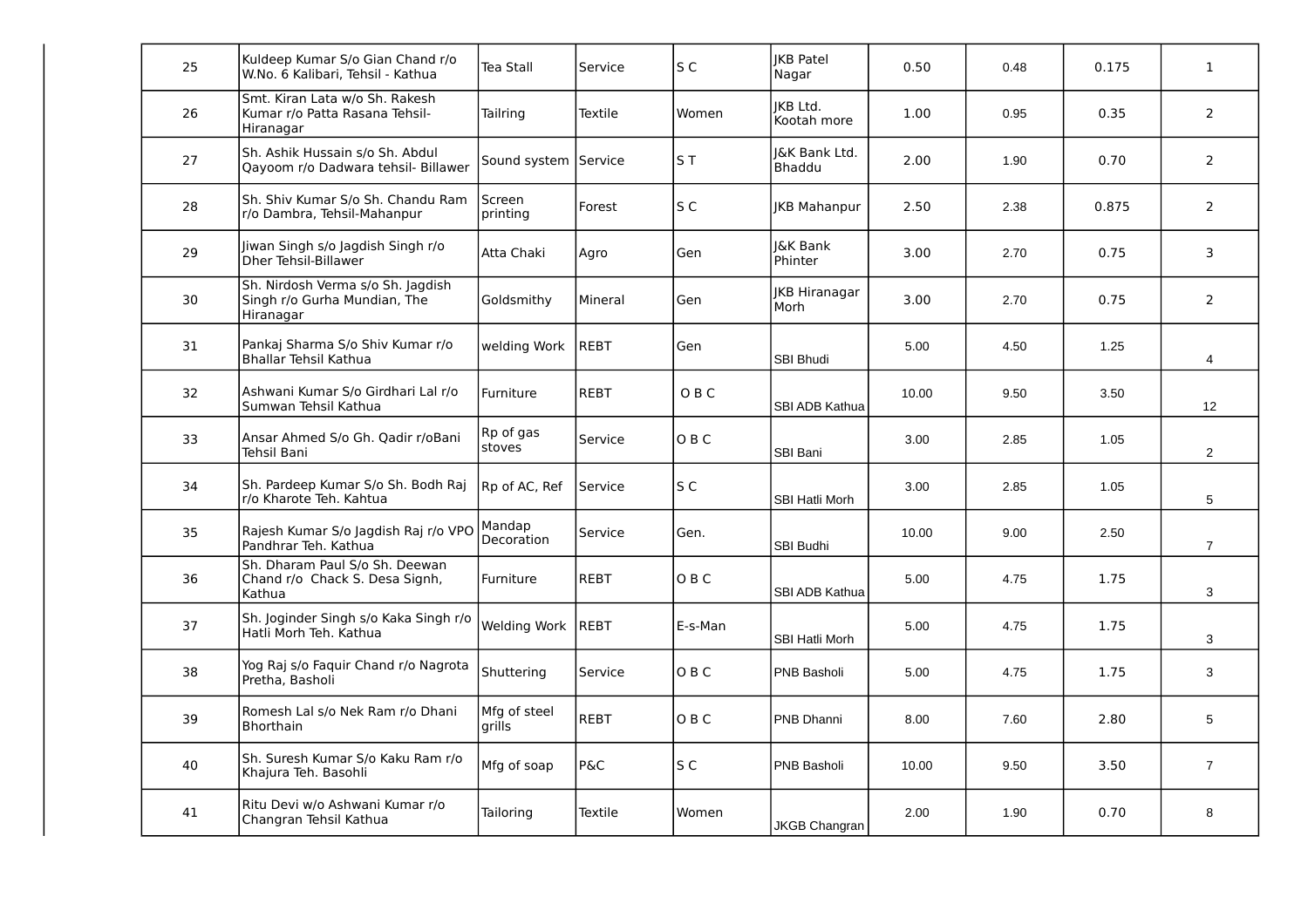|                 | 42             | Sh. Ishan Jamwal S/o Sh. Kamal<br>Singh r/o H.No. 97 Mandlik Nagar | Disposable<br>cut plates | Forest       | Gen            | <b>JKGB Barwal</b>         | 7.00    | 6.30    | 1.75       | 5              |
|-----------------|----------------|--------------------------------------------------------------------|--------------------------|--------------|----------------|----------------------------|---------|---------|------------|----------------|
|                 | 43             | Rohit Kumar S/o Ram Kumar r/o<br><b>Dayalachack</b>                | Steel<br>Fabrication     | <b>REBT</b>  | Gen            | Corp. B<br>Dayalachak      | 24.45   | 22.01   | 6.11       | 6              |
|                 | 44             | Smt. Rajni Devi w/o Sh. Devinder<br>Kumar r/o Sahar, Tehsil-Kathua | B. Parlour               | Service      | Women          | <b>JCCB Kalibari</b>       | 1.50    | 1.43    | 0.525      | $\overline{2}$ |
|                 |                |                                                                    | <b>Total</b>             |              |                |                            | 286.95  | 268.740 | 92.685     | 210            |
| <b>District</b> | S.No.          | Name of the beneficiary with<br>address                            | <b>Scheme</b>            | <b>Group</b> | Cat            | <b>Bank</b>                | P. Cost | B.L     | <b>M.M</b> | Emp            |
|                 | $\mathbf{1}$   | Tahira Akhter w/o Ali Mohd r/o Latti                               | Tailoring                | Textile      | Women          | IKB Shiv nagar             | 2.00    | 1.90    | 0.700      | 5              |
|                 | $\overline{2}$ | Bimla Devi w/o Dev Raj r/o Birnoo                                  | Tailoring                | Textile      | Women          | <b>IKB Shiv nagar</b>      | 2.00    | 1.90    | 0.700      | 5              |
|                 | 3              | Mushtag Ahmad s/o Mohd Hussain<br>r/o Latti                        | Dhaba                    | Service      | Minority       | JKB Latti                  | 2.00    | 1.90    | 0.700      | 4              |
|                 | 4              | Munishwar Singh s/o Amir Chand r/o<br>Sukha Talab Ramnagar.        | Mfg of bags              | Service      | <b>RBA</b>     | <b>IKB Ramnagar</b>        | 10.00   | 9.50    | 3.500      | 5              |
|                 | 5              | Babekar Singh s/o Joginder Singh r/o<br>Darsoo                     | Tea Stall                | Service      | General        | JKB Shakti<br>nagar        | 1.00    | 0.90    | 0.250      | $\overline{2}$ |
|                 | 6              | Lalita Devi w/o Mashamber Dass r/o<br>Phangiyal                    | Tailoring                | Textile      | Women          | <b>IKB Shakti</b><br>Nagar | 1.00    | 0.95    | 0.350      | 3              |
|                 | $\overline{7}$ | Shivdeep singh s/o Govind Singh r/o<br>Chak Rakwal                 | Shuttering               | Service      | General        | <b>IKB Rehmbal</b>         | 5.00    | 4.50    | 1.250      | $\overline{4}$ |
|                 | 8              | Jiwan Lal s/o Dhanu Ram r/o<br>Basantgarh                          | Footwear                 | P&C          | S <sub>C</sub> | <b>IKB</b><br>Basantgarh   | 1.00    | 0.95    | 0.350      | 3              |
|                 | 9              | Rajinder Kumar s/o Nitya Nand r/o Jib   RMG                        |                          | Textile      | General        | SBI Ghari                  | 20.00   | 18.00   | 5.000      | 11             |
|                 | 10             | Sanjay Kumar s/o Ram Krishan r/o<br>Seen Thakrian                  | Tea Stall                | Service      | General        | SBI Ghari                  | 2.00    | 1.80    | 0.500      | 4              |
|                 | 11             | Jagdish Kumar s/o M unshi Ram r/o<br>Lander Pancheri               | Tailoring                | Textile      | General        | IKB Lander                 | 2.00    | 1.80    | 0.500      | $\overline{4}$ |
|                 | 12             | Rajni Devi w/o Vinod Kumar r/o<br>Sundla Majalata                  | Atta Chaki               | Agro         | Women          | <b>IKB Khoon</b>           | 8.00    | 7.60    | 2.800      | 6              |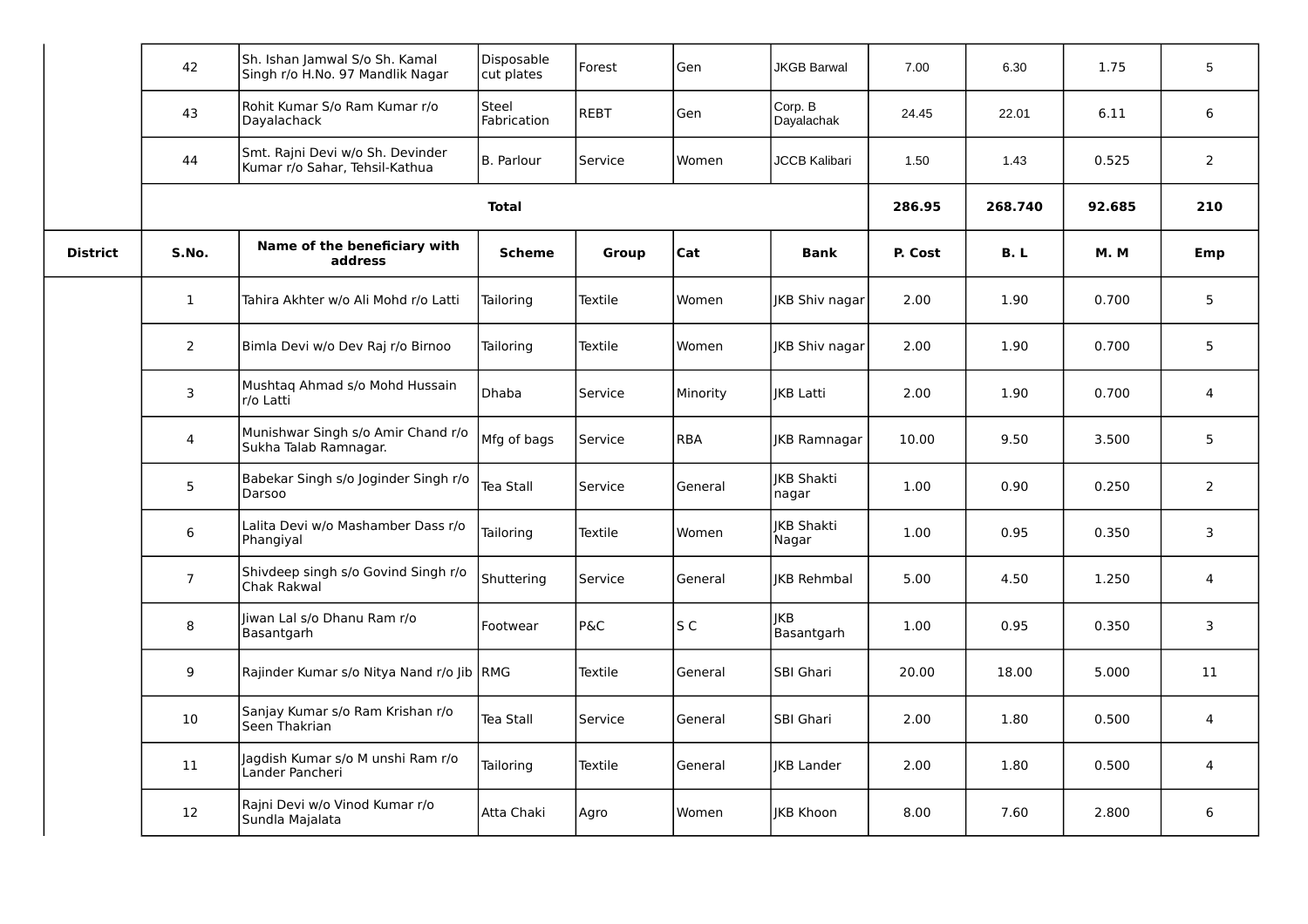|       | 13 | Ashish Attri s/o Dhani Ram r/o TCP<br>Domail            | Restaurant             | Service        | S C       | JKB H.Colony               | 10.00  | 9.50    | 3.500  | 6              |
|-------|----|---------------------------------------------------------|------------------------|----------------|-----------|----------------------------|--------|---------|--------|----------------|
| Udham | 14 | Sanjeev sharma s/o Birbal R/o Kalar                     | Zerox Shop             | Service        | General   | JKB Shakti<br>Nagar        | 2.00   | 1.80    | 0.500  | 3              |
| pur   | 15 | Ajay Kumar s/o Devi Dayal R/o Nai<br>Basti Garhi        | Service<br>Station     | Service        | General   | SBI Garhi                  | 2.00   | 1.80    | 0.500  | $\overline{2}$ |
|       | 16 | Ram Chand s/o Janki Dass r/o Sudh<br>Mahadev            | Dhaba                  | Service        | RBA       | PNB Samroli                | 3.00   | 2.85    | 0.994  | $\overline{4}$ |
|       | 17 | Radhay krishan s/o Sheru Ram r/o<br>Seri Morh Rehmbal   | Service<br>Station     | Service        | General   | U.Co. B Ghari              | 2.00   | 1.80    | 0.500  | 3              |
|       | 18 | Urmila Devi w/o Hoshiar singh r/o<br>Latti              | Shuttering             | Service        | Women     | <b>JKB Kamal</b><br>Danga  | 10.00  | 9.50    | 3.500  | 5              |
|       | 19 | Gautam Kumar s/o Bansi Lal r/o Neeli<br>l Nala          | Stell Fab              | REBT           | <b>SC</b> | <b>JKB Kamal</b><br>Danga  | 10.00  | 9.50    | 3.500  | 8              |
|       | 20 | Mangal singh s/o Mangat Ram r/o<br>Kagote Ramnagar      | Tea Stall              | Service        | General   | <b>JKB Ramnagar</b>        | 1.50   | 1.35    | 0.375  | $\overline{2}$ |
|       | 21 | Kunti Jamwal w/o Dalbir Anthal R/o<br>Chenani           | Beauty Parlour Service |                | Women     | SBI Chenani                | 5.00   | 4.75    | 1.750  | 5              |
|       | 22 | Mohan Lal s/o Tej Ram r/o Channi<br>Mansa Majalta       | Tailoring              | Textile        | <b>SC</b> | JKB Majalta                | 1.50   | 1.425   | 0.525  | 4              |
|       | 23 | Sanjeev Kumar s/o Shanker Dass r/o<br>Sounthian Rathian | Carpentary             | REBT           | <b>SC</b> | SBI Air Force              | 3.00   | 2.85    | 1.050  | $\overline{2}$ |
|       | 24 | Sham Singh s/o Ajeet Singh r/o<br>Thalora Majalta       | Dhaba                  | Service        | General   | <b>JKB Manwal</b>          | 4.00   | 3.60    | 1.000  | 6              |
|       | 25 | Renu Devi w/o Subash Chander r/o<br>Kalar               | Tailoring              | <b>Textile</b> | Women     | <b>JKB Shakti</b><br>Nagar | 3.00   | 2.85    | 1.050  | $\overline{4}$ |
|       | 26 | Gian Singh s/o Gunjan Singh r/o<br>Tajoor Majalta       | <b>Tent House</b>      | Service        | General   | <b>JKB Majalta</b>         | 10.00  | 9.00    | 2.500  | 10             |
|       | 27 | Kuldeep Kumar s/o Des Raj r/o<br>Gharian Kallan         | Atta Chaki             | Agro           | General   | <b>SBI Chenani</b>         | 5.00   | 4.50    | 1.250  | 5              |
|       |    |                                                         | <b>Total</b>           |                |           |                            | 128.00 | 118.775 | 39.094 | 125            |
|       |    |                                                         |                        |                |           |                            |        |         |        |                |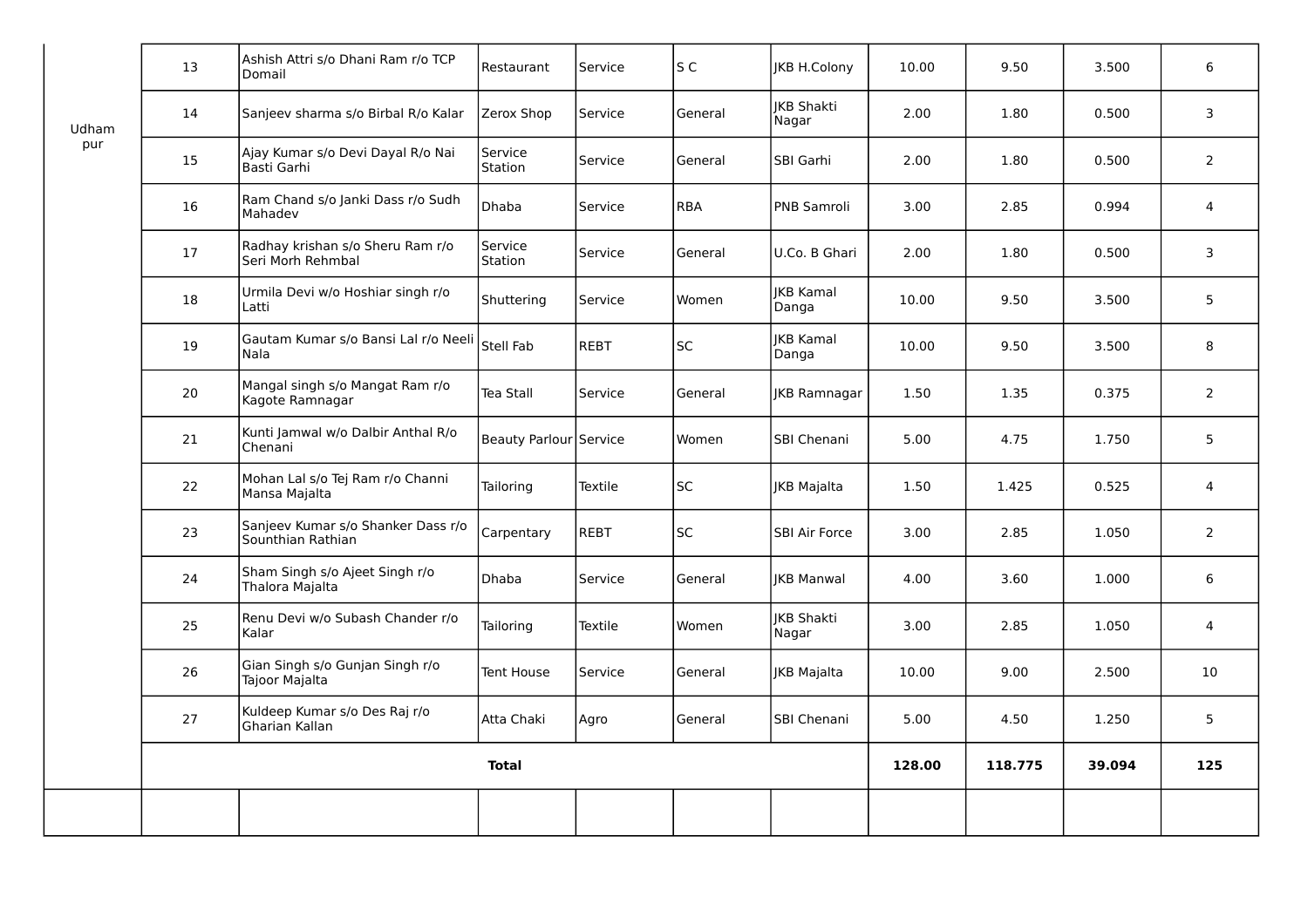| <b>District</b> | S.No.          | Name of the beneficiary with<br>address              | <b>Scheme</b> | Group          | Cat        | <b>Bank</b>         | P. Cost | B.L   | <b>M.M</b> | Emp            |
|-----------------|----------------|------------------------------------------------------|---------------|----------------|------------|---------------------|---------|-------|------------|----------------|
|                 | $\mathbf{1}$   | Kaku Ram s/o Dely Ram r/o Gurha                      | Tailoring     | Textile        | Gen        | <b>IKB Arnas</b>    | 1.50    | 1.35  | 0.375      | 2              |
|                 | 2              | Ravinder Singh s/o Balak Ram r/o<br>Saelonjan, Arnas | Shuttering    | Service        | Gen        | <b>IKB Arnas</b>    | 5.00    | 4.50  | 1.250      | 5              |
|                 | 3              | Sanjet Singh s/o Gian Singh R/o<br>Saelonjan, Arnas  | Tent House    | Service        | Gen        | JKB Arnas           | 5.00    | 4.50  | 1.250      | 5              |
|                 | 4              | Manpret Kour w/o Amarjeet Singh<br>R/o Pouni         | Tailoring     | Textile        | Women      | JKB Pouni           | 1.50    | 1.425 | 0.525      | $\overline{2}$ |
|                 | 5              | Jameela Begum w/o Nazir Ahmed r/o<br>Kayal           | Tailoring     | <b>Textile</b> | Women      | <b>IKB Reasi</b>    | 1.50    | 1.425 | 0.525      | $\overline{2}$ |
|                 | 6              | Ajay Kumar s/o Sansar Chand R/o<br>Katra             | Mobile Rp.    | Service        | S C        | <b>IKB Katra</b>    | 5.00    | 4.750 | 1.750      | 3              |
|                 | $\overline{7}$ | Rattan Singh s/o Nanku R/o Thuroo<br>Pattian         | B/S           | REBT           | <b>RBA</b> | <b>IKB Dharmadi</b> | 3.00    | 2.850 | 1.050      | 3              |
|                 | 8              | Sanjeev Kumar s/o Raj Kumar r/o<br>Lacter Pouni      | Tent House    | Service        | Gen        | <b>IKB Bhambla</b>  | 10.00   | 9.000 | 2.500      | 5              |
| Reasi           | 9              | Pardeep Singh s/o Sandokh singh r/o<br>Parthal Katra | Fast food     | Service        | Gen        | <b>IKB Katra</b>    | 5.00    | 4.500 | 1.250      | 6              |
|                 | 10             | Kulwant singh s/o Hukam sin gh r/o<br>Sarang Dhar    | Tent House    | Service        | Gen        | JKB<br>Jyotipuram   | 5.00    | 4.500 | 1.250      | 4              |
|                 | 11             | Surinder Kumar s/o Rattan Lal R/o<br>Bharkh          | Furniture     | REBT           | OBC        | SBI Bharkh          | 5.00    | 4.750 | 1.750      | 4              |
|                 | 12             | Suman Devi w/o Balbir Singh r/o Mari<br>Reasi        | Tailoring     | Textile        | Women      | SBI<br>Jyotipuram   | 1.50    | 1.425 | 0.525      | $\overline{2}$ |
|                 | 13             | Talib Hussain s/o Mohd Din r/o<br>Kothian Pouni      | <b>RMG</b>    | <b>Textile</b> | <b>ST</b>  | JKB Pouni           | 10.00   | 9.500 | 3.500      | 12             |
|                 | 14             | Ajaz Ahmad s/o Lal Din r/o Sajroo<br>Mohore          | B/S           | <b>REBT</b>    | ST         | <b>IKB Mahore</b>   | 10.00   | 9.500 | 3.500      | $\overline{4}$ |
|                 | 15             | Sushma Devi w/o Racchipal R/o<br>Kundra A/P Mari     | Tailoring     | <b>Textile</b> | Women      | SBI Reasi           | 1.50    | 1.425 | 0.525      | 2              |
|                 | 16             | Bharti devi w/o Janak Singh r/o<br>Talwara           | Tailoring     | Textile        | Women      | <b>SBI Reasi</b>    | 2.00    | 1.900 | 0.700      | $\overline{2}$ |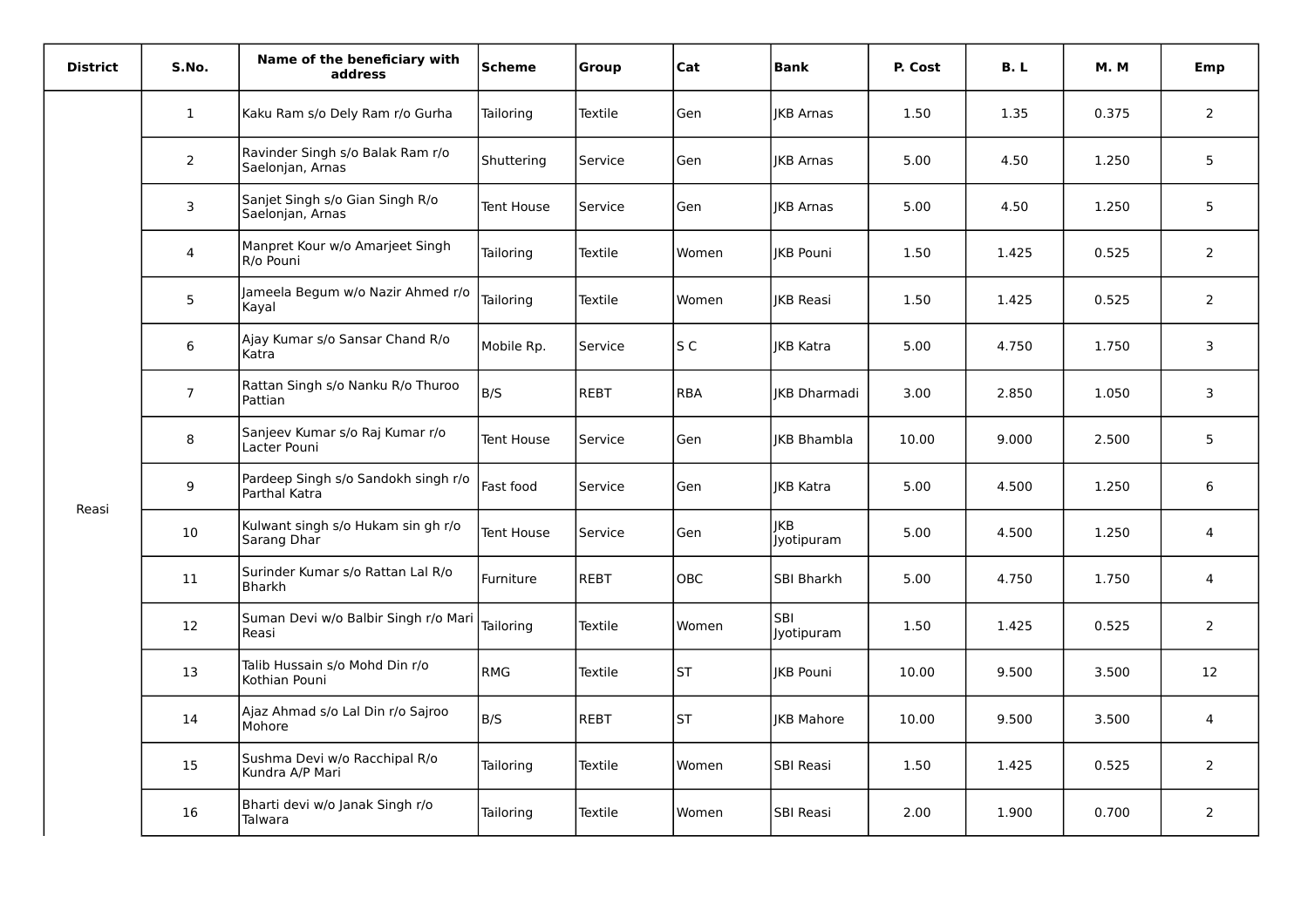|                 | 17             | Romesh Singh s/o Devi Dass r/o<br>Seela Reasi             | Tailoring               | Textile        | Gen        | SBI Reasi             | 2.00    | 1.800  | 0.500      | $\overline{2}$ |
|-----------------|----------------|-----------------------------------------------------------|-------------------------|----------------|------------|-----------------------|---------|--------|------------|----------------|
|                 |                |                                                           | <b>Total</b>            |                |            |                       | 74.50   | 69.100 | 22.725     | 65             |
| <b>District</b> | S.No.          | Name of the beneficiary with<br>address                   | Scheme                  | <b>Group</b>   | Cat        | <b>Bank</b>           | P. Cost | B.L    | <b>M.M</b> | Emp            |
|                 | $\mathbf{1}$   | Shakeela Begum W/O Anayatullah<br>Shah R/O Bhagwah        | Tailoring / RMG Textile |                | Women      | <b>SBI Doda</b>       | 3.00    | 2.850  | 1.050      | 3              |
|                 | $\overline{2}$ | Khurshad Ahmed S/O Gh Ali R/O<br>Udyanpur                 | Bakery                  | Agro           | Minority   | <b>SBI DODA</b>       | 5.00    | 4.750  | 1.750      | $\overline{4}$ |
|                 | 3              | Balwant Singh S/O Jagdish Sigh R/O<br>Bijerni             | Tea Stall               | Service        | Gen        | <b>SBI DODA</b>       | 1.00    | 0.900  | 0.250      | $\mathbf{1}$   |
|                 | 4              | Zaituna Bugem W/O Raiz Hussain<br>R/O Nandna Thathri      | Tailoring               | Textile        | Women      | <b>SBI Thathri</b>    | 3.00    | 2.850  | 1.050      | $\overline{2}$ |
|                 | 5              | Shabnam Begum W/o Farooq Ahmed<br>R/O Sharyan             | Gabba Making Textile    |                | Women      | SBI Doda              | 2.00    | 1.900  | 0.700      | $2^{\circ}$    |
|                 | 6              | Sawarna Devi W/O Vipna Kumar R/O<br>Salrikatla Kashitghar | Tailoring /RMG Textile  |                | Women      | SBI Doda              | 3.00    | 2.850  | 1.050      | $2^{\circ}$    |
|                 | $7^{\circ}$    | Kalyan Singh S/O Milap Chand R/o<br><b>Bhalla</b>         | <b>Grill&amp; Gates</b> | REBT           | E-s-M      | SBI Sari<br>Bhaderwah | 5.26    | 5.000  | 1.840      | 5 <sub>1</sub> |
|                 | 8              | Khalid Majeed S/O Ab Majeed R/O<br>Phagsoo Thathri        | Dry Fruit               | <b>SERVICE</b> | Minority   | SBI Thathri           | 3.00    | 2.850  | 1.050      | $\overline{3}$ |
|                 | 9              | Javid Ahmed S/O Gh Qadir R/O<br>Shuryan                   | Tea Stall               | Service        | Minority   | SBI Doda              | 2.00    | 1.900  | 0.700      | $2^{\circ}$    |
|                 | 10             | Shagufta Begum W/O Imtiz Hussain<br>R/O Chinote Bhaderwah | Tent House              | Service        | Women      | SBI Udrana            | 5.00    | 4.750  | 1.750      | $\overline{4}$ |
|                 | 11             | Rita Devi W/O Des Raj R/o Udyanpur                        | Bags Cloths             | Textile        | Women      | SBI Doda              | 4.00    | 3.800  | 1.400      | $\mathbf{3}$   |
|                 | 12             | Akash Singh S/O Payar Singh R/O<br>Shiva Bejerni          | Rep of Electric Service |                | <b>RBA</b> | Doda                  | 3.00    | 2.850  | 1.050      | $\overline{2}$ |
|                 | 13             | Bharath Bushan S/O Jagdish Singh<br>R/O Bejerni           | <b>Tailoring RMG</b>    | Textile        | <b>RBA</b> | <b>SBI DODA</b>       | 3.00    | 2.850  | 1.050      | $2^{\circ}$    |
|                 | 14             | Mohd Youns S/O Gh Hadider Batt R/O<br>Sazan               | Tea Stall               | Service        | Minority   | SBI Doda              | 2.00    | 1.900  | 0.700      | $2^{\circ}$    |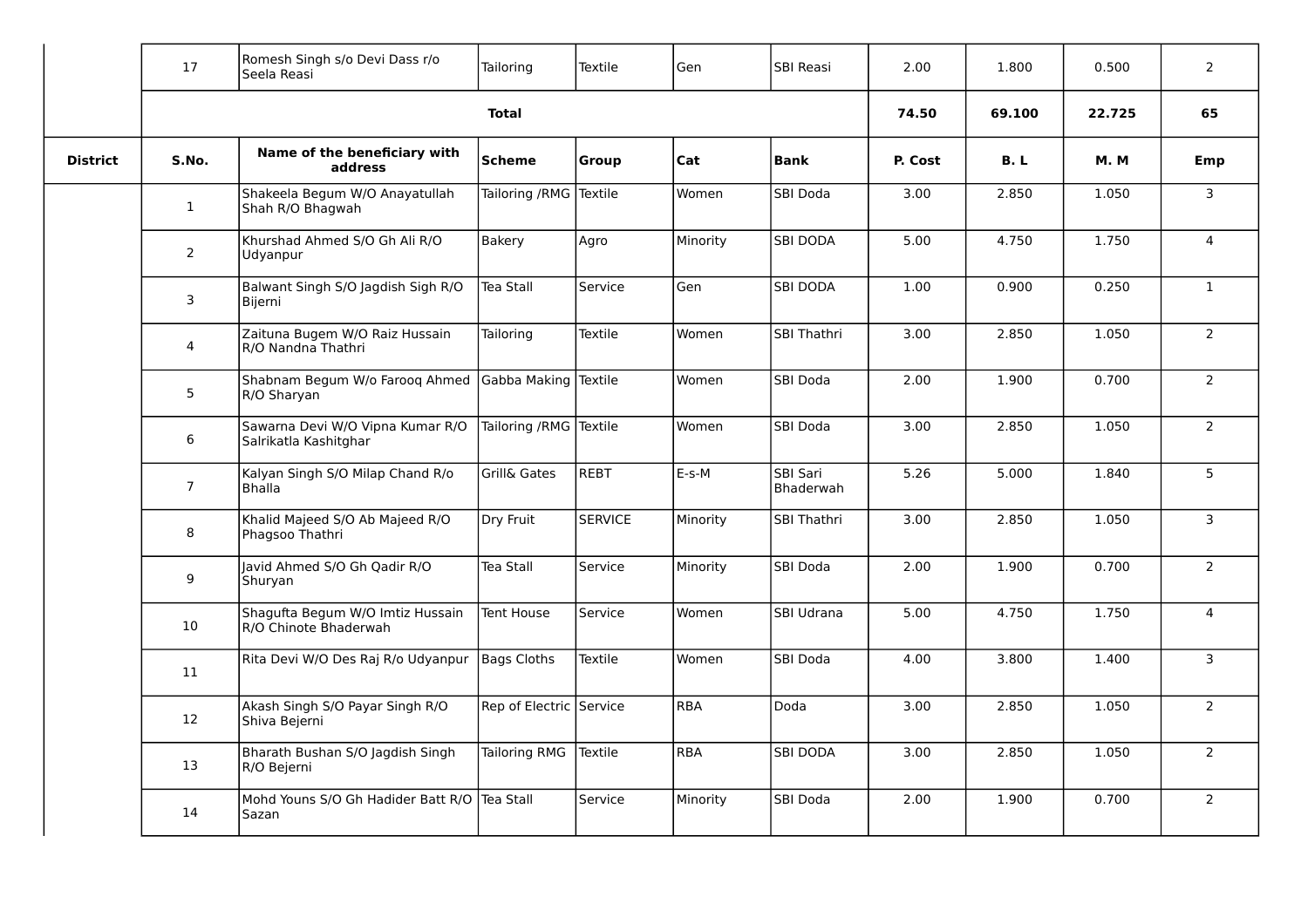| 15 | Shabnum Begum W/O Kifayatullah<br>Batt R/O Sazan                  | Tailoring              | Textile        | Women    | <b>SBI DODA</b>               | 2.00  | 1.900 | 0.700 | $\overline{2}$ |
|----|-------------------------------------------------------------------|------------------------|----------------|----------|-------------------------------|-------|-------|-------|----------------|
| 16 | Mohd Iqbal S/O Bashir Ahmed R/O                                   | <b>Tailoring RMG</b>   | Textile        | Minority | <b>SBI DODA</b>               | 3.00  | 2.850 | 1.050 | 3              |
| 17 | Aimal Hussain S/O Gh Mohd Naik R/O Rep of Mobile<br>Dali udyanpur |                        | Service        | Minority | <b>SBI DODA</b>               | 1.89  | 1.800 | 0.660 | $\overline{2}$ |
| 18 | Amir Nisar S/O Nisar Ahmed R/o Dali<br>udyanpur                   | Computer<br>work       | service        | Minority | SBI Doda                      | 5.00  | 4.750 | 1.750 | $\overline{4}$ |
| 19 | Rehana Begum W/o Anayatullah R/o<br>Sharyan                       | Tailoring RMG          | Textile        | Women    | PNB DODA                      | 3.00  | 2.850 | 1.050 | $\overline{3}$ |
| 20 | Narges Begum W/O Shahid Hussain<br>R/o Shuryan                    | <b>Tailoring RMG</b>   | Textile        | Women    | PNB DODA                      | 3.00  | 2.850 | 1.050 | $\overline{3}$ |
| 21 | Imran Iqbal S/o Mohd Iqbal R/o<br>Kursari Narnu                   | Grill & Gates          | <b>REBT</b>    | Minority | PNB<br>Bhaderwah              | 8.00  | 7.600 | 2.800 | 6              |
| 22 | Zahid Latif S/o Ab Lafief R/o Bhalla                              | Grill & Gates          | <b>REBT</b>    | Minority | <b>IKB Bhalla</b>             | 5.00  | 4.750 | 1.750 | $\overline{4}$ |
| 23 | Tarig Hussain S/O Ab Satir R/O Sari<br><b>Bhalla</b>              | Barbar                 | Service        | Minority | <b>IKB Bhalla</b>             | 3.00  | 2.850 | 1.050 | $\overline{2}$ |
| 24 | Dazy Rani W/o Sanjay Kuar R/o killer<br><b>Drafra</b>             | Steel<br>fabrication   | <b>REBT</b>    | Women    | <b>IKB</b><br>Bhaderwah       | 10.00 | 9.500 | 3.500 | 8              |
| 25 | Om Raj S/o Hari Chand R/o Balra<br>Bhaderwah                      | Grill & Gates          | REBT           | S/C      | <b>JKB Balra</b><br>Bhaderwah | 5.00  | 4.750 | 1.750 | $\overline{4}$ |
| 26 | Nazmeena Begum W/o Imrana R/O<br>Hamirpur                         | Tailoring              | <b>Textile</b> | Women    | <b>JKB Khellani</b>           | 1.00  | 0.950 | 0.350 | $\overline{2}$ |
| 27 | Faroog Ahmed S/O Ahmadoo R/o<br>paryate                           | Carpentry              | <b>REBT</b>    | Minority | <b>IKB Khellani</b>           | 3.00  | 2.850 | 1.050 | $\overline{2}$ |
| 28 | Gh Mohi-ud -Din S/o Ab Letif R/O<br>Kulhand                       | Tailoring /RMG Textile |                | Minority | <b>IKB Doda</b>               | 3.00  | 2.850 | 1.050 | $\overline{2}$ |
| 29 | Oma Devi W/O Santosh Kumar R/o<br>Kulhand                         | Tailoring              | <b>Textile</b> | Women    | <b>IKB Doda</b>               | 3.00  | 2.850 | 1.050 | $\overline{2}$ |
| 30 | Pushpa Devi W/o Panchi Kumar R/o<br>Kulhand                       | Tailoring              | Textile        | women    | <b>IKB Doda</b>               | 3.00  | 2.850 | 1.050 | $\overline{2}$ |
| 31 | Muddasar Ahmed S/o Gh Hassan R/o<br>Bhagwah                       | Rep of Mobile          | Service        | Minority | <b>JKB Bhagwah</b>            | 5.00  | 4.750 | 1.750 | $\mathsf{3}$   |

Doda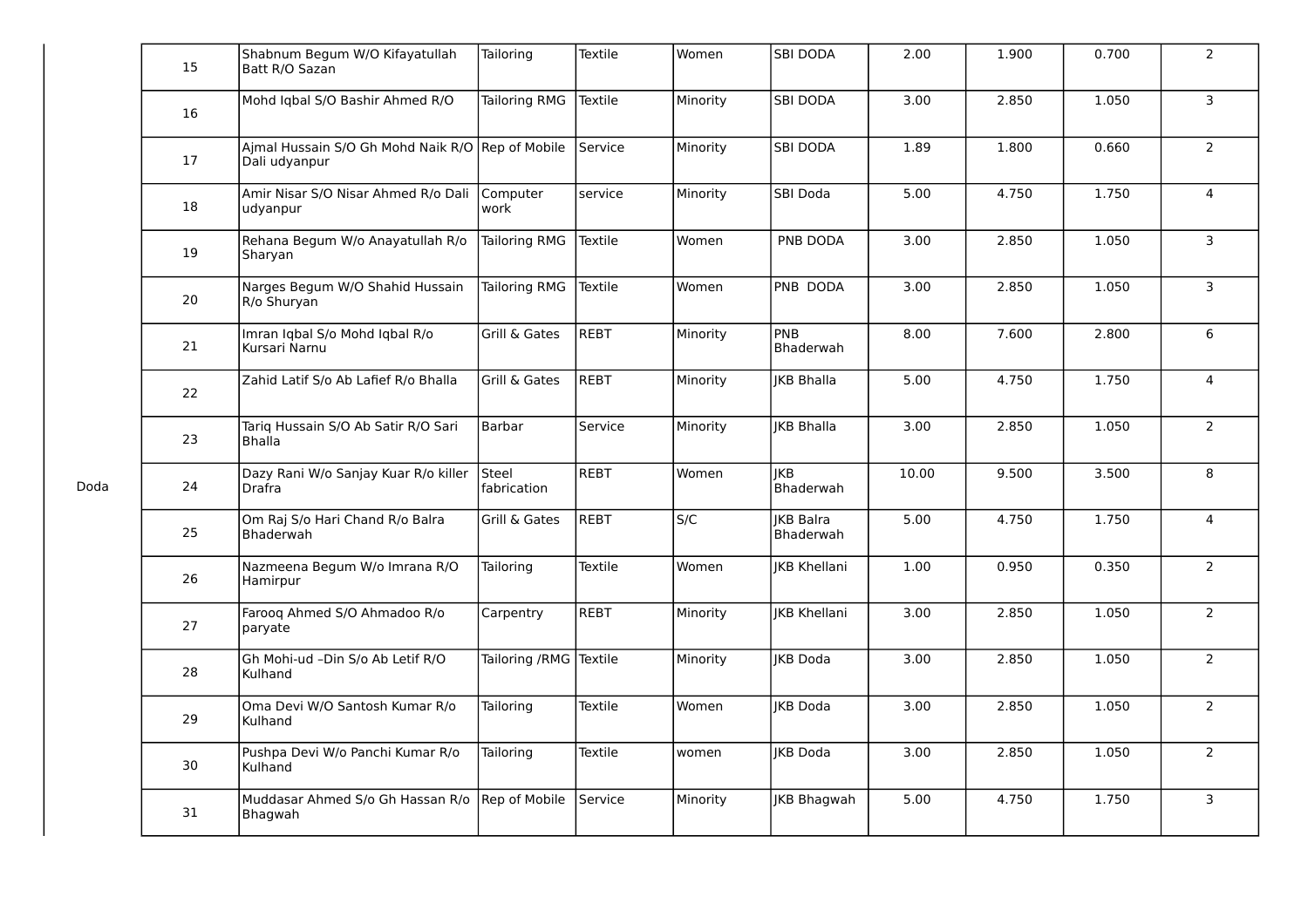| <b>District</b> | S.No. | Name of the beneficiary with<br>address               | <b>Scheme</b>             | Group   | Cat        | <b>Bank</b>                | P. Cost | B. L    | <b>M.M</b> | Emp                     |
|-----------------|-------|-------------------------------------------------------|---------------------------|---------|------------|----------------------------|---------|---------|------------|-------------------------|
|                 |       |                                                       | <b>Total</b>              |         |            |                            | 156.15  | 148.300 | 54.5500    | 130                     |
|                 | 46    | Asia Tabasum W/O Rashid mohd R/O<br>Kulsari Bhaderwah | Tailoring                 | Textile | Women      | Ііссв<br>Bhaderwah         | 2.00    | 1.900   | 0.700      | $\overline{2}$          |
|                 | 45    | Nusrat Begum W/O Basharat Ali R/O<br>Panjgrain Bhalla | Tailoring                 | Textile | Women      | <b>I</b> ICCB<br>Bhaderwah | 2.00    | 1.900   | 0.700      | $\overline{2}$          |
|                 | 44    | Suresh Kumar S/O Bodh Raj R/O<br>Gandoh               | Tailoring /RMG   Textile  |         | <b>OBC</b> | <b>IKB</b> Gandoh          | 3.00    | 2.850   | 1.050      | $\overline{2}$          |
|                 | 43    | Mohd Raafiq S/O Mohd Shafi R/O<br>Halaran khara       | Tailoring                 | Textile | Minority   | <b>KB</b> Thathri          | 2.00    | 1.900   | 0.700      | 3                       |
|                 | 42    | Farooq Ahmed S/O Mohd Shafi R/o<br>Kashtigarh         | Tailoring                 | Textile | Minority   | likb.<br>kashtigarh        | 2.00    | 1.900   | 0.700      | $\overline{2}$          |
|                 | 41    | Geeta Devi W/O Kartar Sinsh R/o<br>Khellani           | Tailoring /RMG Textile    |         | Women      | JKB Khellani               | 3.00    | 2.850   | 1.050      | $\overline{2}$          |
|                 | 40    | Pancham Singh S/O Lal Chand R/o<br>Bulla Jodhpur      | barber                    | service | S/C        | <b>PNB Doda</b>            | 3.00    | 2.850   | 1.050      | 3                       |
|                 | 39    | Shabnum Banoo D/O Gh Mohi-din<br>R/O Udyanpur         | Tailoring / RMG Textile   |         | Women      | <b>IKB Doda</b>            | 3.00    | 2.850   | 1.050      | $\overline{2}$          |
|                 | 38    | Umar Javid S/O Mohd Javid R/O Assar Grill & Gates     |                           | REBT    | Minority   | JKB Assar                  | 7.00    | 6.650   | 2.450      | $5\phantom{.0}$         |
|                 | 37    | Archina Devi W/O Ravinder Singh<br>R/O Berru          | Steel Trunk               | REBT    | Women      | <b>IK Bhalla</b>           | 3.00    | 2.850   | 1.050      | $\overline{\mathbf{3}}$ |
|                 | 36    | Diksha Devi W/O Kapil Dev R/O<br>Dossa Gandoh         | Tailoring                 | Textile | Women      | JKB Changa                 | 2.00    | 1.900   | 0.700      | $\mathsf{3}$            |
|                 | 35    | laffer Hussain S/O Gh Rasool R/O<br>Theelala Behllaa  | Denting &<br>Panting      | Service | Minority   | <b>IKB Behalla</b>         | 4.00    | 3.800   | 1.400      | $\overline{3}$          |
|                 | 34    | Tnveer Ahmed S/O Anyitullah R/O<br>Gundna             | Tailoriong                | Textile | Women      | JKB Ghat                   | 3.00    | 2.850   | 1.050      | 3                       |
|                 | 33    | Ashok Kumar S/O Chuni lal R/O<br>Kharkuli khellani    | Steel trunk               | REBT    | S/C        | JKB Doda                   | 3.00    | 2.850   | 1.050      | $\overline{2}$          |
|                 | 32    | Shahid Saleem S/O Kefaitullah R/O<br>Beoli Doda       | Tailoring / RMG   Textile |         | Minority   | IKB Doda                   | 3.00    | 2.850   | 1.050      | $\overline{2}$          |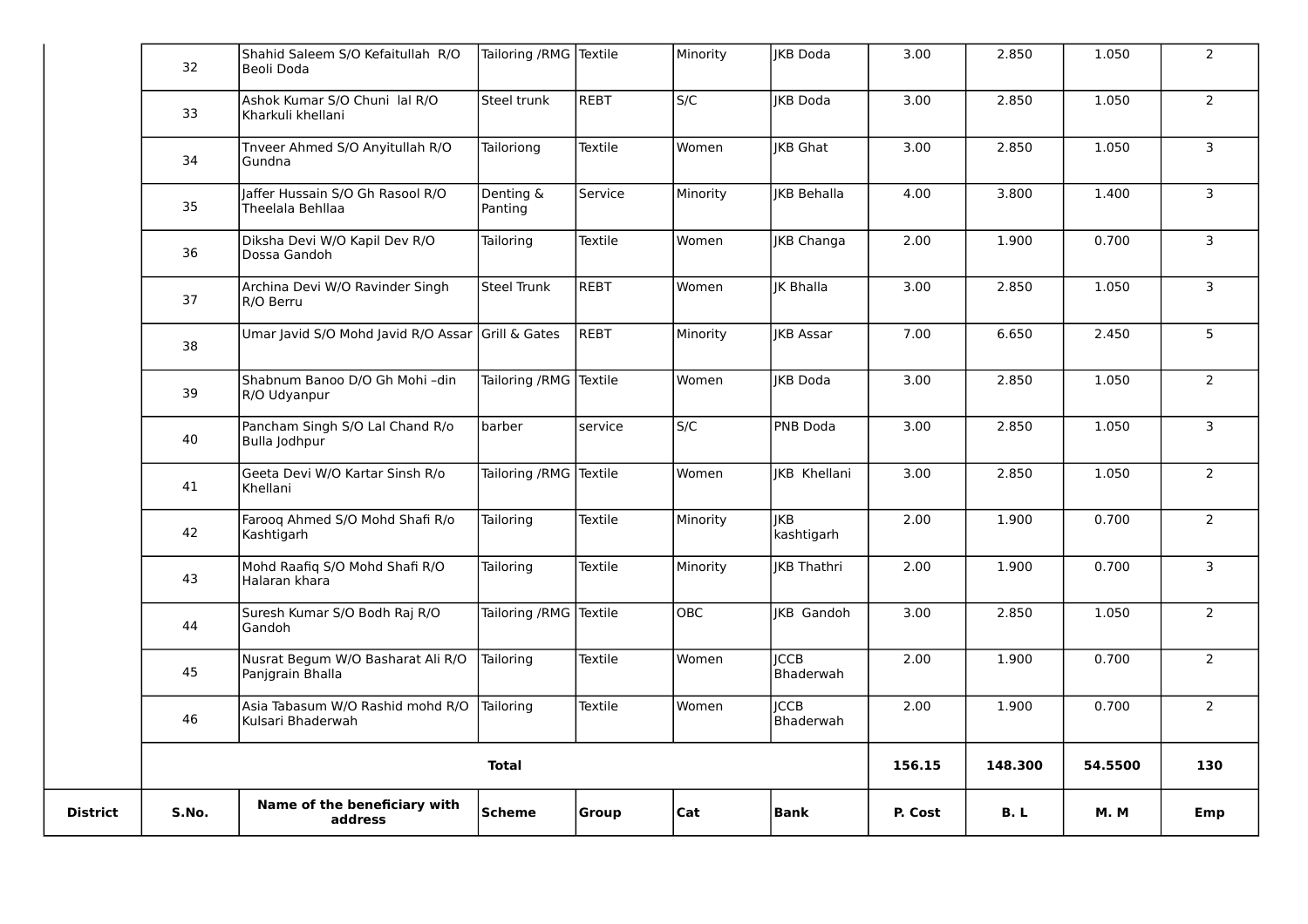| $\mathbf{1}$      | Irtiaz Ahmed s/o Gul Mohd r/o Ralla<br>Banihal  | Digital X Ray        | Service     | Minority | <b>IKB Banihal</b>       | 10.00 | 9.50  | 3.500 | 6              |
|-------------------|-------------------------------------------------|----------------------|-------------|----------|--------------------------|-------|-------|-------|----------------|
| $\overline{2}$    | Arshad Ahmed Najar s/o Ab Rashid<br>r/o Doligam | Carpentry            | <b>REBT</b> | Minority | <b>IKB Banihal</b>       | 3.00  | 2.85  | 1.050 | 6              |
| $\mathbf{3}$      | Chuna Devi w/o Raj Singh r/o Maroge<br>Ramban   | Tailoring            | Textile     | Women    | <b>IKB Ramban</b>        | 5.00  | 4.75  | 1.750 | 8              |
| 4                 | Ab Rashid s/o Mohd Hussain r/o<br>Chamga Batote | Carpentry            | <b>REBT</b> | Minority | <b>IKB Batote</b>        | 2.00  | 1.900 | 0.700 | 4              |
| $5\phantom{.0}$   | Mohd Naseem s/o Mohd Shafi r/o<br>Champa        | Milk Products        | Agro        | Minority | <b>IKB Batote</b>        | 3.00  | 2.850 | 1.050 | $\overline{4}$ |
| 6                 | Zahida Begum w/o Rayaz Ahmed r/o<br>Banihal     | Dry Fruit            | Agro        | Women    | <b>IKB Banihal</b>       | 3.00  | 2.850 | 1.050 | 3              |
| $\overline{7}$    | Irshad Ahmed s/o Ata Mohd r/o Gund<br>Addalkut  | Carpentry            | <b>REBT</b> | Minority | <b>IKB Banihal</b>       | 2.00  | 1.900 | 0.700 | $\sqrt{4}$     |
| 8                 | Bashir Ahmad s/o Ab Karim r/o<br>Chamalyass     | Poney                | Service     | Minority | <b>IKB Banihal</b>       | 2.00  | 1.900 | 0.700 | $\overline{2}$ |
| 9                 | Mudasir Abdul s/o Gh Rasool r/o<br>Chamalvass   | Decoration<br>centre | Service     | Minority | PNB<br>Chamalvass        | 10.00 | 9.500 | 3.500 | 5              |
| 10                | Reyaz Ahmed s/o Ab Ghani r/o<br>Chamalvass      | Dry Fruit            | Agro        | General  | PNB<br>Chamalvass        | 3.00  | 2.700 | 0.750 | 3              |
| 11                | Mohd Amin s/o Roshan Din r/o<br>Magarkote       | Beekeeping           | Forest      | Minority | <b>IKB Kheri</b>         | 4.00  | 3.800 | 1.400 | 6              |
| $12 \overline{ }$ | Farooq Ahmad s/o Ab Samad r/o<br>Alamwas        | Shuttering           | Service     | Minority | <b>IKB Panchal</b>       | 10.00 | 9.500 | 3.500 | 9              |
| 13                | Mohd Amin s/o Mohd Sabir Wani r/o<br>Bankot     | Shuttering           | Service     | Minority | <b>SBI Banihal</b>       | 10.00 | 9.500 | 3.500 | 6              |
| 14                | Nazir Ahmad s/o Ab Ghani r/o<br>Banihal         | Dry Fruit            | Agro        | Minority | <b>JKB Banihal</b>       | 3.00  | 2.850 | 1.050 | 4              |
| 15                | Shair Din s/o Mohd Lal r/o Dunger<br>Rajgarh    | Poney                | Service     | Minority | <b>JKB</b><br>Chanderkot | 1.50  | 1.430 | 0.530 | $\overline{2}$ |
| 16                | Sajjad Ahmed s/o Ab Latif r/o Dunger<br>Rajgarh | Shuttering           | Service     | Minority | KB<br>Chanderkot         | 5.00  | 4.750 | 1.750 | 13             |
| 17                | Mohd Ismail s/o Gh Hussain r/o<br>Banihal       | Poney                | Service     | Minority | <b>IKB Kheri</b>         | 2.00  | 1.900 | 0.700 | 2              |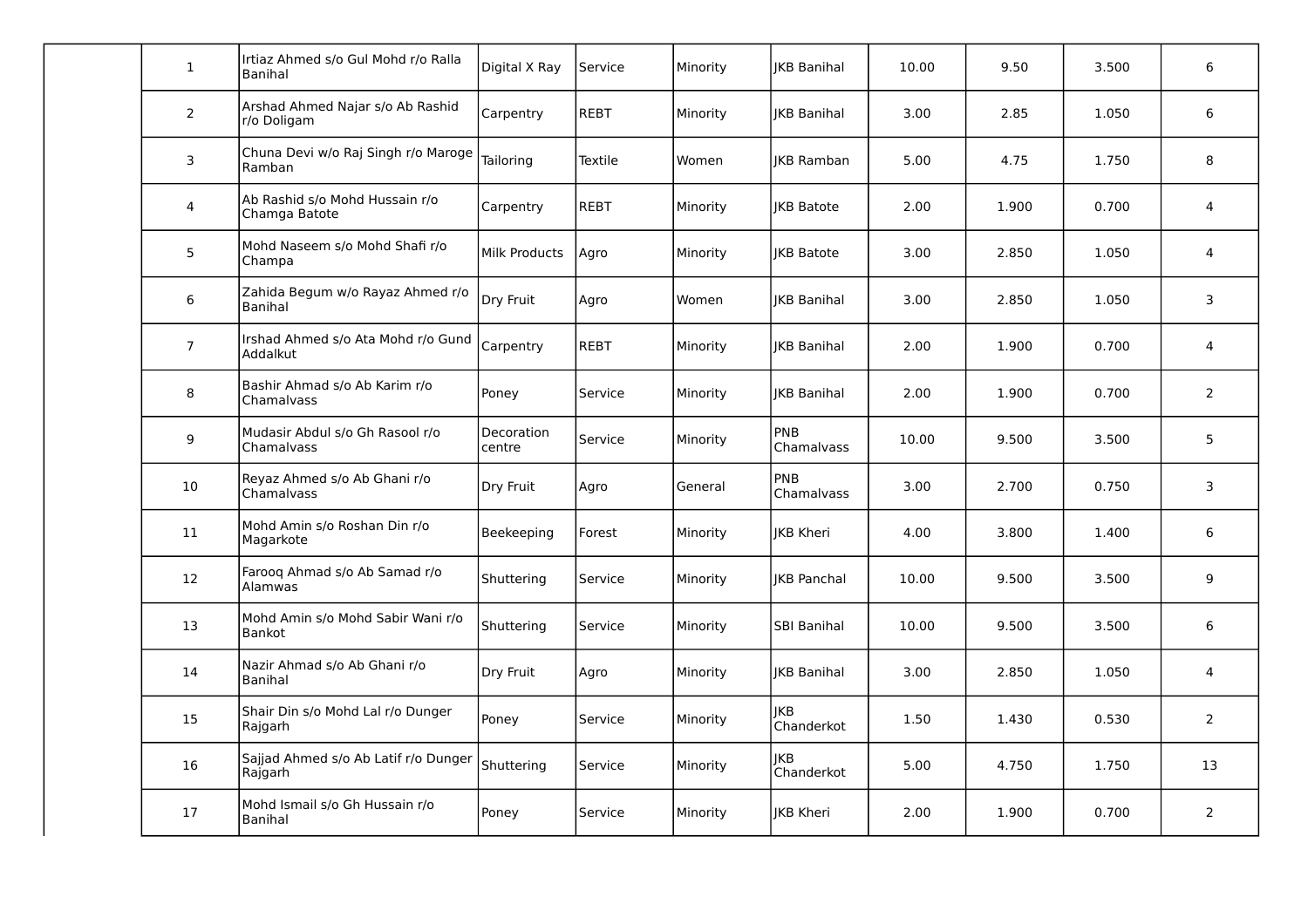| Ramban | 18 | Talib Hussain s/o Mohd Saddeg r/o<br>Mahakund Gool  | Beekeeping           | Forest  | Minority  | <b>IKB Gool</b>           | 3.00  | 2.85  | 1.05 | 4              |
|--------|----|-----------------------------------------------------|----------------------|---------|-----------|---------------------------|-------|-------|------|----------------|
|        | 19 | Manzoor Abdul s/o Ab Ghani r/o<br>Bhatni Gandhri    | Dry Fruit            | Agro    | Minority  | <b>IKB Maitra</b>         | 3.00  | 2.85  | 1.05 | 3              |
|        | 20 | Basharat Ali s/o Mohi U Din r/o<br>Dhandla Doda     | Mfg of ice<br>cream  | Service | Minority  | PNB Bus<br>Stand          | 3.00  | 2.85  | 1.05 | $\overline{2}$ |
|        | 21 | Tahir Mehmood s/o Mohd Iqbal r/o<br>Champa Batote   | Dry Fruit            | Agro    | Minority  | <b>IKB Batote</b>         | 4.00  | 3.80  | 1.40 | 3              |
|        | 22 | Punjab Singh s/o Puran Singh r/o<br>Jawari Sumber   | Shuttering           | Service | Gen       | <b>IKB Ramban</b>         | 5.00  | 4.50  | 1.25 | 5              |
|        | 23 | Zafar Hussain s/o Ab Latif r/o<br>Chamalwass        | Tailoring            | Textile | Minority  | <b>PNB Banihal</b>        | 2.00  | 1.90  | 0.70 | 5              |
|        | 24 | Manzoor Ahmad s/o Bashir Ahmad<br>r/o Chamalwass    | Dry fruit            | Agro    | Minority  | <b>PNB Banihal</b>        | 2.00  | 1.90  | 0.70 | 4              |
|        | 25 | Saddam Hussain s/o Mohd Amin r/o<br>Ramban          | Mobile Rp.           | Service | Minority  | PNB Ramban                | 5.00  | 4.75  | 1.75 | 5              |
|        | 26 | Arshid Ahmad s/o Mohd Shafi r/o<br>Chapnari Banihal | Poney                | Service | Minority  | JKB Banihal               | 1.00  | 0.95  | 0.35 | 3              |
|        | 27 | Amir Ahmad s/o Mohd Amin r/o<br>Darshipoura         | Poney                | Service | Minority  | <b>IKB Banihal</b>        | 1.00  | 0.95  | 0.35 | 3              |
|        | 28 | Shahida Akhter w/o Mohd Iqbal r/o<br>Chamalwass     | Tailoring            | Textile | Women     | <b>IKB Banihal</b>        | 1.00  | 0.95  | 0.35 | 3              |
|        | 29 | Chuni Lal s/o Mast Ram r/o Maitra                   | Dhaba                | Service | <b>SC</b> | <b>JKB Maitra</b>         | 2.00  | 1.90  | 0.70 | 5              |
|        | 30 | Ruksana Begum w/o Gulzar Ahmad<br>r/o Lamber        | Tailoring            | Textile | Women     | <b>IKB Ramban</b>         | 0.80  | 0.76  | 0.28 | 3              |
|        | 31 | Pyar Chand s/o Munjal r/o Kanga                     | Shuttering           | Service | <b>SC</b> | <b>IKB Ramban</b>         | 4.00  | 3.80  | 1.40 | 6              |
|        | 32 | Mohd Aslam S/o Ab Rashid r/o<br>Sangaldaan          | Dry Fruit            | Agro    | Minority  | <b>ICCB</b><br>Sangaldaan | 1.00  | 0.95  | 0.35 | 3              |
|        | 33 | Khursheed Ahmad s/o Ab Rashid r/o<br>Ligam          | Dhaba                | Service | Minority  | <b>EDB Banihal</b>        | 1.00  | 0.95  | 0.35 | 5              |
|        | 34 | Sajjad Ahmad s/o Ab Rashid r/o<br>Bankot            | <b>Hallow blocks</b> | Mineral | Minority  | SBI Banihal               | 25.00 | 23.75 | 8.75 | 15             |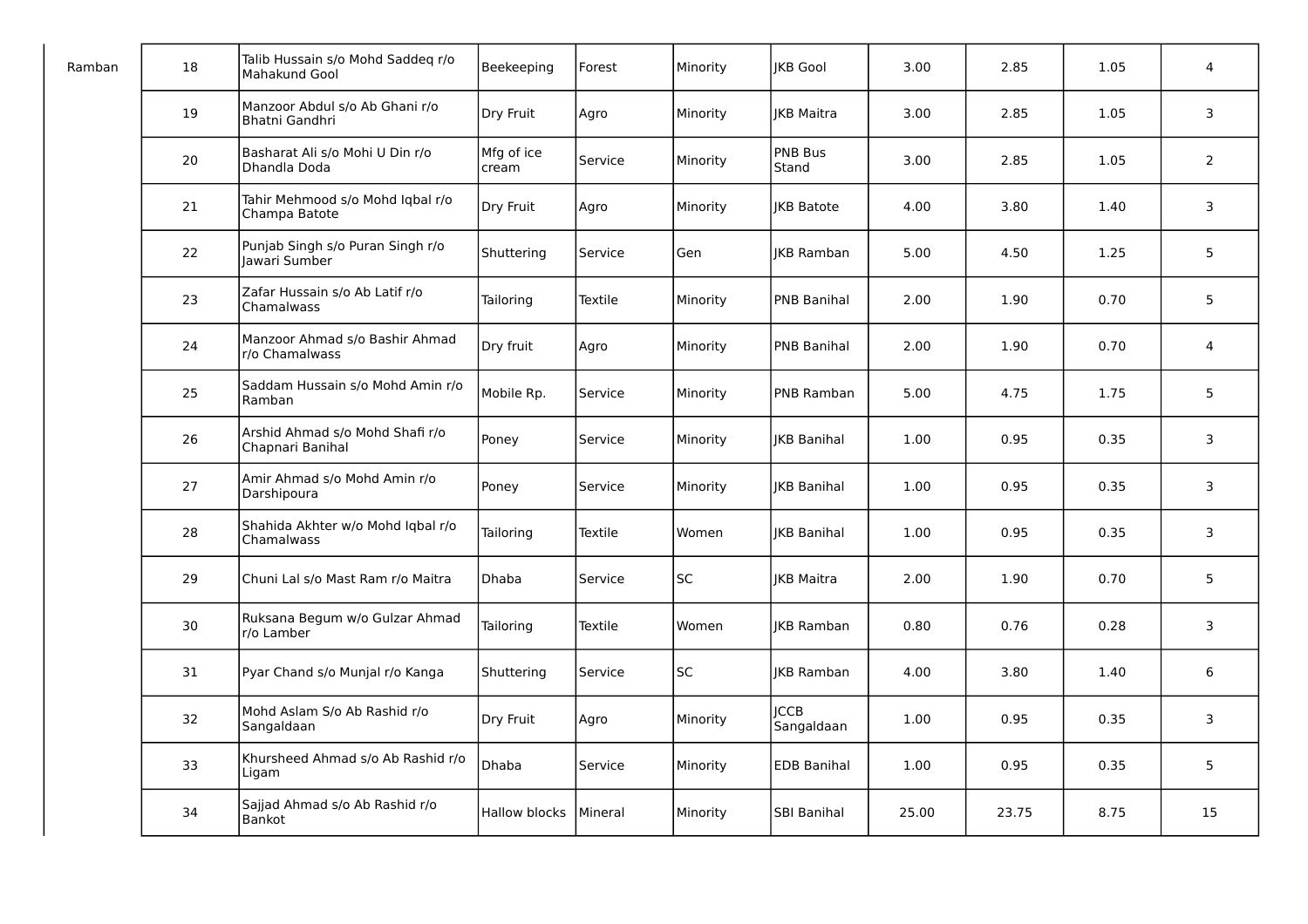|                 |                 |                                                                                   | <b>Total</b>          |             |            |                                   | 142.30  | 134.79 | 49.010     | 164            |
|-----------------|-----------------|-----------------------------------------------------------------------------------|-----------------------|-------------|------------|-----------------------------------|---------|--------|------------|----------------|
|                 |                 |                                                                                   |                       |             |            |                                   |         |        |            |                |
| <b>District</b> | S.No.           | Name of the beneficiary with<br>address                                           | Scheme                | Group       | Cat        | <b>Bank</b>                       | P. Cost | B.L    | <b>M.M</b> | Emp            |
|                 | $\mathbf{1}$    | Inder Jeet Singh S/O Sunder Singh<br>R/O Inderalla Thatri At Present<br>Kishtwar. | <b>Printing Press</b> | Service     | SC         | <b>J&amp;K Bank Dul</b><br>Hasti  | 10.00   | 9.50   | 3.50       | 6              |
|                 | $\overline{2}$  | Asger Ali S/O Abdul Qadir Sheikh R/O<br>Nali Bunjwah                              | Tailoring             | Textile     | Minority   | J&K Bank<br>Bunjwah               | 2.00    | 1.90   | 0.70       | $\overline{2}$ |
|                 | 3               | Haqnawaz Mir S/O Shamsul Haq R/O<br>Nali Bunjwah                                  | Mobile Repir          | Service     | Minority   | <b>J&amp;K Bank</b><br>Bunjwah    | 3.00    | 2.85   | 1.05       | 2              |
|                 | $\overline{4}$  | Mohd Hussain S/O Abdul Karim R/O<br>Dharam Padyarna                               | Dhaba                 | Service     | Minority   | <b>J&amp;K Bank</b><br>Nagsini    | 2.00    | 1.90   | 0.70       | 2              |
|                 | 5 <sup>1</sup>  | Shareen Zakir D/O Zakir Hussain R/O<br>Sangrambata                                | Tent House            | Service     | Women      | <b>J&amp;K Bank Dul</b><br>Hasti  | 5.00    | 4.75   | 1.75       | $\overline{3}$ |
|                 | 6               | Nusrat Begum W/O Irshad Ahmed<br>R/O Sangrambata                                  | Cable N/W             | Service     | Women      | I&K Bank Dul<br>Hasti             | 10.00   | 9.50   | 3.50       | $\overline{7}$ |
|                 | 7 <sup>7</sup>  | Ashok Kumar S/O jai Ram R/O Anjole                                                | lGate & Grill         | <b>REBT</b> | S/C        | <b>I&amp;K Bank</b><br>Hidyal     | 6.00    | 5.70   | 2.10       | $\overline{4}$ |
| Kishtwar        | 8               | Rukhsar fatima D/O Tariq Ali R/O<br>Shaheedi Mohalla Kishtwar                     | Boutique              | Textile     | Women      | <b>I&amp;K Bank</b><br>Hidyal     | 3.00    | 2.85   | 1.05       | 2              |
|                 | 9               | Janak Singh S/O Paras Ram R/O<br>Tiyalan Padyarna                                 | Electric App          | Service     | <b>RBA</b> | <b>I&amp;K Bank</b><br>Nagsini    | 2.00    | 1.90   | 0.70       | $\overline{2}$ |
|                 | 10 <sup>°</sup> | Sunil Kumar S/O Prithvi Raj R/O Ajna<br>l Pullar                                  | Photostat             | Service     | <b>RBA</b> | J&K Bank<br>Nagsini               | 2.00    | 1.90   | 0.70       | $\overline{2}$ |
|                 | 11              | Sunil Kumar S/O Swami Raj R/O<br>Balgran                                          | Photostat             | Service     | S/C        | <b>I&amp;K Bank</b><br>Drabshalla | 3.00    | 2.85   | 1.05       | $\overline{2}$ |
|                 | 12              | Mukhtayar Hussain S/O Abdul<br>Rehman R/O Chemoti Drabshalla                      | Workshop              | Service     | Minority   | <b>J&amp;K Bank</b><br>Drabshalla | 10.00   | 9.50   | 3.50       | 6              |
|                 | 13              | Mohd Ashraf S/O Mohd Iqbal Sheikh<br>R/O Nali Bunjwah                             | Gate & Grill          | <b>REBT</b> | Minority   | J&K Bank<br>Bunjwah               | 3.00    | 2.85   | 1.05       | $\overline{2}$ |
|                 | 14              | Shib Ram S/O Hem Raj R/O Bandera<br>Drabshalla                                    | RMG                   | Textile     | <b>RBA</b> | J&K Bank<br>Drabshalla            | 5.00    | 4.75   | 1.75       | 3              |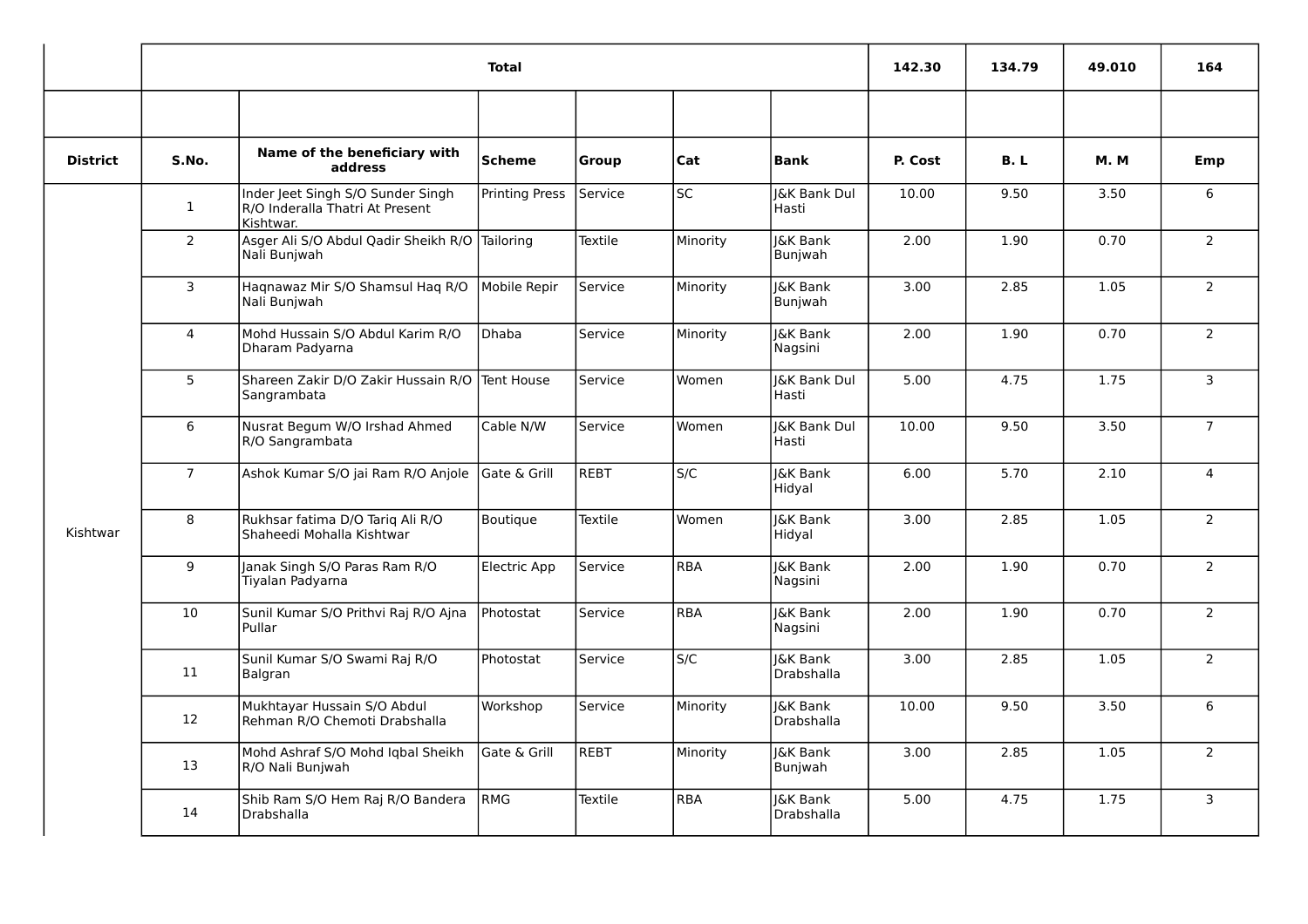|                 |                |                                                                       |                         |         |            |                      | 66.00   | 62.700 | 23.100     | 45             |
|-----------------|----------------|-----------------------------------------------------------------------|-------------------------|---------|------------|----------------------|---------|--------|------------|----------------|
| <b>District</b> | S.No.          | Name of the beneficiary with<br>address                               | <b>Scheme</b>           | Group   | Cat        | <b>Bank</b>          | P. Cost | B.L    | <b>M.M</b> | Emp            |
|                 | $\mathbf{1}$   | Sh. Sorab Khoker S/O Girdhari Lal R/o<br>Nanial Teh Nowshera          | Electric Wiring Service |         | OBC        | <b>IKB Nowshera</b>  | 3.00    | 2.85   | 1.05       | 4              |
|                 | $\overline{2}$ | Nisha Rani W/O Neeraj Singh R/O<br>Jungrial Teh Kalakote              | Tent House              | Service | Woman      | IKB Mughla           | 10.00   | 9.50   | 3.50       | 10             |
|                 | 3              | Smt. Sudesh Kumari W/o Ram Sager<br>Singh R/o Jamola, Koteranka       | Tea Stall               | Service | Woman      | JKB Jawahar<br>Nagar | 1.00    | 0.95   | 0.35       | 3              |
|                 | $\overline{4}$ | Govind Singh S/O Karnail Singh R/O<br>Behi Namble Teh Koteranka       | Tent House              | Service | <b>HBA</b> | <b>IKB Khawas</b>    | 5.00    | 4.75   | 1.75       | 5              |
|                 | 5              | Suresh Kumar S/O Tirth Ram R/O<br>Dhawan Kote Teh Rajouri.            | Shuttering              | Service | General.   | <b>IKB Kallar</b>    | 4.00    | 3.60   | 1.00       | 5              |
|                 | 6              | Sh. Kulbir Singh S/o Sh. Kalian Singh<br>R/o Baja Bain Teh Sunderbani | Shuttering              | Service | Minority   | JKGB Baja<br>Bain    | 10.00   | 9.50   | 3.50       | 10             |
|                 | $\overline{7}$ | Smt. Santosh Kumari W/O Sh. Pritam<br>Dass R/O Makiry, Nowshera       | Tent House              | Service | Woman      | SBI Nowshera         | 10.00   | 9.50   | 3.50       | 6              |
|                 | 8              | Lal Shoor s/o Kesu Ram r/o Kangari,<br>Sunderbani                     | Steel<br>Shuttering     | Service | Ex-S-M     | <b>SBI Nowshera</b>  | 10.00   | 9.50   | 3.50       | 8              |
|                 | 9              | Sh. Anil Sharma S/o Sh. Baldev Raj<br>R/o Peli Teh Sunderbani         | Shuttering              | Service | A.L.C.     | PNB Sunder<br>Bani   | 10.00   | 9.50   | 3.50       | 8              |
|                 | 10             | Sh. Ajay Kumar S/O Sh. Suresh<br>Kumar R/O Drooth Teh Sunderbani      | Shuttering              | Service | General    | PNB Sunder<br>l Bani | 10.00   | 9.00   | 2.50       | 8              |
|                 | 11             | Sh. Mohd Rashid S/O Abdul Aziz R/O<br>Atti Tehsil Rajouri.            | Tent House              | Service | Minority   | <b>IKB Kheora</b>    | 5.00    | 4.75   | 1.75       | 5              |
|                 | 12             | Smt. Shruti Sharma W/O Rakesh<br>Kumar R/O Kote Dhara Rajouri         | Shuttering              | Service | Woman      | IKB Palma            | 9.00    | 8.55   | 3.15       | 8              |
|                 | 13             | Sh. Abdul Shakur S/O Shah Mohd R/O<br>Hayat Pura ManjaKote            | Dhaba                   | Service | Minority   | JKB Manjakote        | 5.00    | 4.75   | 1.75       | 5              |
|                 | 14             | Sh. Mahroof Iqbal S/o Mohd Farooq<br>R/o Ghambir Mughlan Rajouri.     | Shuttering              | Service | Minority   | IKB Manjakote        | 5.00    | 4.75   | 1.75       | 5              |
|                 | 15             | Janak Raj S/o Sh. Subash Chander<br>R/o Lam Tehsil Quila Darhal       | Shuttering              | Service | S C        | <b>IKGB Lam</b>      | 5.00    | 4.75   | 1.75       | $\overline{4}$ |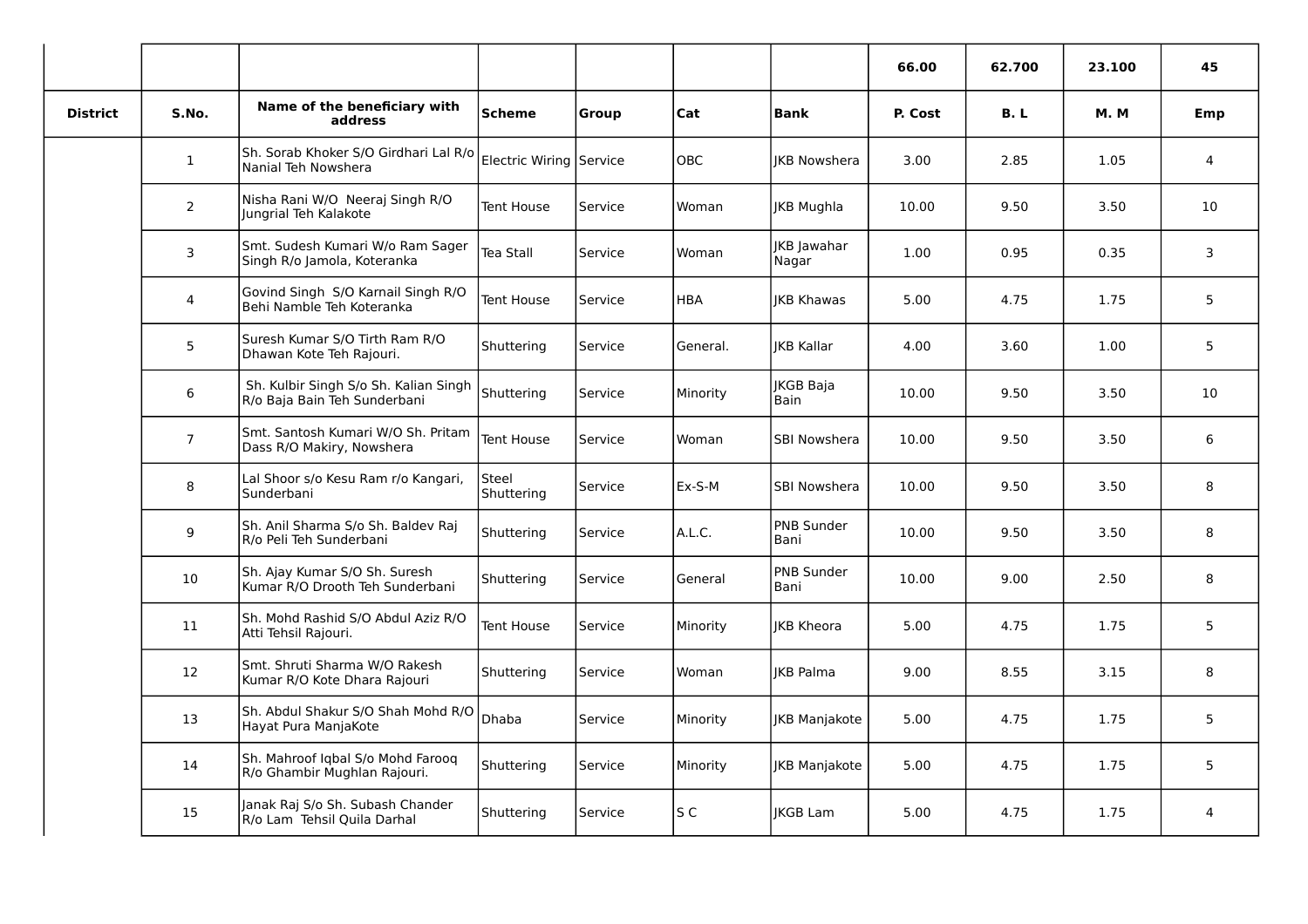|         | 16 | Smt. Sonika Kumari W/o Sh. Rakesh<br>Kumar R/o Siot Tehsil Siot.    | Shuttering                  | lService     | Woman    | <b>IKGB Siot</b>            | 10.00 | 9.50  | 3.50 | 8              |
|---------|----|---------------------------------------------------------------------|-----------------------------|--------------|----------|-----------------------------|-------|-------|------|----------------|
|         | 17 | Sh. Sanjeev Kumar S/o Puran Chand<br>R/o Nanial Teh Nowshera        | Furniture                   | REBT         | General  | <b>IKB Chowki</b><br>Handan | 5.00  | 4.50  | 1.25 | 5              |
|         | 18 | Smt. Mamta Thakur W/o Vishal Singh<br>R/o Mughla Teh Kalakote       | <b>Steel</b><br>Fabrication | <b>REBT</b>  | Woman    | <b>JKB Mughla</b>           | 5.00  | 4.75  | 1.75 | 6              |
|         | 19 | Statish Chander S/O Suram Chand<br>R/O Treru The Kalakote           | Welding                     | REBT         | General  | JKB Mughla                  | 7.00  | 6.30  | 1.75 | 5              |
|         | 20 | Raghbir Singh S/O Dewan Chand R/O<br>Dalhori Teh Rajouri            | Furniture                   | <b>REBT</b>  | General. | <b>IKB Dalhori</b>          | 10.00 | 9.00  | 2.50 | $\overline{7}$ |
|         | 21 | Sh. Mohd Taj S/o Abdul Rahim R/o<br>Manyal Teh Thanamandi           | Carpentry                   | IREBT        | Minority | <b>JCCB</b><br>ThannaMandi  | 2.00  | 1.90  | 0.70 | 3              |
|         | 22 | Sh. Rakesh Kumar S/o Joginder Pal<br>R/o Hanjana Teh Nowshera       | <b>Trunk Patties</b>        | <b>REBT</b>  | General  | PNB<br>Nowshera             | 5.00  | 4.50  | 1.25 | 5              |
|         | 23 | Neena Devi W/o Sh. Sanjay Kumar<br>R/o Khabbal Bhajwal, Sunderbani. | Wood Works                  | <b>IREBT</b> | Woman    | <b>IKB Sunder</b><br>Bani   | 10.00 | 9.50  | 3.50 | 8              |
| Rajouri | 24 | Davinder Kumar S/O Rajesh Kumar<br>R/O Makiry Khamba, Nowshera      | Furniture                   | REBT         | S.C      | JKB Chowki<br>Handan        | 3.00  | 2.85  | 1.05 | 4              |
|         | 25 | S. Jaswant Singh S/O S. Harnam<br>Singh R/O Nanial Teh Nowshera.    | Saw Mill                    | <b>IREBT</b> | S.C      | <b>IKB Nowshera</b>         | 10.00 | 9.50  | 3.50 | $\overline{7}$ |
|         | 26 | Sh. Mohd Qayoom S/o Sh. Mohd Din<br>R/O Ghambir Brahmana, Rajouri   | Steel<br>Fabrication        | <b>REBT</b>  | Minority | JKB Rajouri                 | 25.00 | 23.75 | 8.75 | 10             |
|         | 27 | Abdul Qudir S/o Sh. Hussan Mohd<br>R/o Lam Laroka, Quila Darhal     | Welding                     | <b>REBT</b>  | S.T      | <b>IKGB Lam</b>             | 5.00  | 4.75  | 1.75 | $\overline{4}$ |
|         | 28 | Sh. Suresh Kumar S/o Des Raj R/o<br>Nanial Teh Nowshera             | Atta Chaki                  | Agro         | S.C      | <b>IKB Nowshera</b>         | 5.00  | 4.75  | 1.75 | 5              |
|         | 29 | Smt. Kunti Devi W/o Raghbir Singh<br>R/o Sair Kalakote              | Sweet Shop                  | Agro         | Woman    | <b>JKB Kalakote</b>         | 7.00  | 6.65  | 2.45 | 5              |
|         | 30 | Sh. Nariender Singh S/o Balwant<br>Singh R/o Koteranka, Koteranka.  | Fast Food                   | Agro         | Minority | <b>IKB Koteranka</b>        | 5.00  | 4.75  | 1.75 | 3              |
|         | 31 | S. Gurmeet Singh S/o S. Ajeet Singh<br>R/o Bajnoa Teh Nowshera.     | Sweet shop                  | Agro         | Minority | SBI Nowshera                | 5.00  | 4.75  | 1.75 | 4              |
|         | 32 | Sh. Moti Ram S/O Sh. Basant Ram<br>R/O Makiry Teh Nowshera          | Sweet shop                  | Agro         | S C      | <b>JKB Chowki</b><br>Handan | 3.00  | 2.85  | 1.05 | 3              |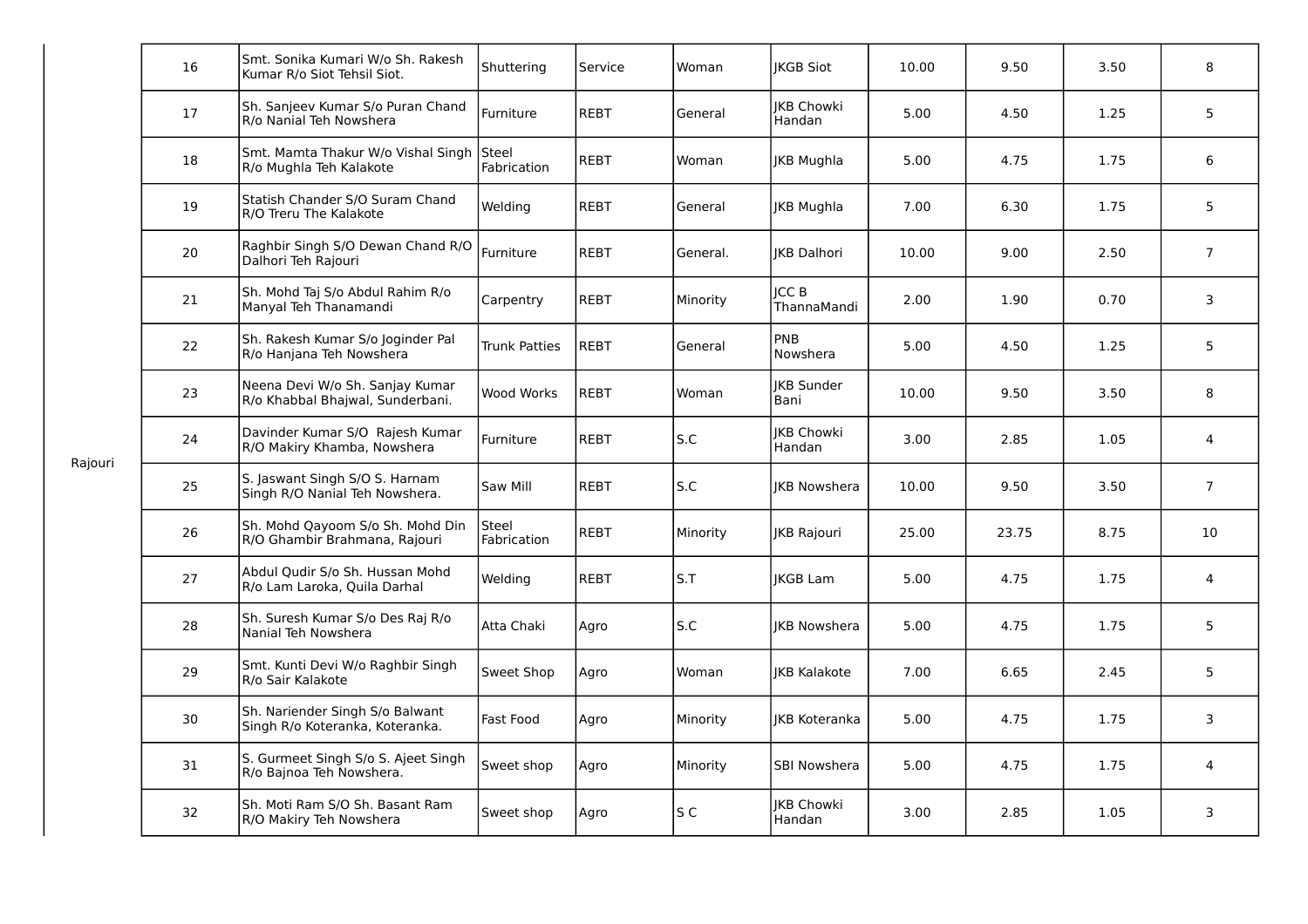| District | S.No. | Name of the beneficiary with<br>address                              | <b>Scheme</b> | Group   | Cat      | <b>Bank</b>                      | <b>P.C.</b> | B.L    | <b>M.M</b> | Emp                     |
|----------|-------|----------------------------------------------------------------------|---------------|---------|----------|----------------------------------|-------------|--------|------------|-------------------------|
|          |       |                                                                      | <b>Total</b>  |         |          |                                  | 285.00      | 267.70 | 93.650     | 254                     |
|          | 47    | Pinki Kumar Verma S/O Dina Nath<br>Verma R/O W.No 6 Rajouri          | Gold Smith    | Mineral | General  | <b>PNB Rajouri</b>               | 10.00       | 9.00   | 2.50       | 5                       |
|          | 46    | Sh. Ankush Verma S/o Sat Bushan<br>R/o Keri Taryath Kalakote.        | Gold Smith    | Mineral | General  | <b>JKB</b> Taryath               | 10.00       | 9.00   | 2.50       | $\overline{\mathbf{4}}$ |
|          | 45    | Smt. Joyti Devi W/o Sh. Vijay Kumar<br>R/o Laroka Teh Quila Darhal.  | <b>RMG</b>    | Textile | Woman    | IKGB Lam                         | 5.00        | 4.75   | 1.75       | 5                       |
|          | 44    | Renuka Chowdhary W/O Rahesh<br>Kumar R/O Laroka Qila Darhal          | Tailoring     | Textile | Woman    | <b>IKGB Lam</b>                  | 2.00        | 1.90   | 0.70       | 4                       |
|          | 43    | Zarina Begum w/o Mohd Arshad r/o<br>Mohra Kampla, Nowshera           | Tailoring     | Textile | Woman    | <b>IKGB Lam</b>                  | 2.00        | 1.90   | 0.70       | 3                       |
|          | 42    | Smt. Uttam Bala W/O Sh. Suresh<br>Kumar R/o Vill. Bhawanil Nowshera  | Tailoring     | Textile | Woman    | JKB Chowki<br>Handan             | 2.00        | 1.90   | 0.70       | 3                       |
|          | 41    | Smt. Chanchla Devi W/O Sh. Ashok<br>Kumar R/O Laman Sunder Bani      | Tailoring     | Textile | Woman    | <b>IKB Sunder</b><br><b>Bani</b> | 1.00        | 0.95   | 0.35       | $\overline{2}$          |
|          | 40    | Smt. Rahilla Akhter W/O Sh. Mohd<br>Aslam R/O Fetch Pur Rajouri      | Tailoring     | Textile | Woman    | <b>IKB Kheora</b>                | 2.00        | 1.90   | 0.70       | 4                       |
|          | 39    | Rajni Bala W/O Puneet Kumar R/O<br>Tarala Jagir Teh Rajouri          | Tailoring     | Textile | Woman    | <b>KGB Doongi</b>                | 2.00        | 1.90   | 0.70       | 3                       |
|          | 38    | Smt. Gulshana Begum W/o Sh. Mohd<br>Yaqoob R/o Vill. Darhal Darhal   | RMG           | Textile | Woman    | IKB Derhal.                      | 2.00        | 1.90   | 0.70       | 4                       |
|          | 37    | Sh. Mohd Tariq S/o Sh. Mohd Sadiq<br>R/o Darhal Chowkian Tehl Darhal | <b>RMG</b>    | Textile | Minority | <b>ICCB</b> Derhal               | 10.00       | 9.50   | 3.50       | 8                       |
|          | 36    | Sh. Mushtaq Ahmed S/o Shah Mohd<br>R/o Budhal Tehl Koteranka         | Tailoring     | Textile | Minority | <b>IKB Khawas</b>                | 3.00        | 2.85   | 1.05       | 5                       |
|          | 35    | Veena Bala D/O Angrej Singh R/O<br>Dali Teh Kalakote                 | Boutique      | Textile | Woman    | <b>IKB Kalakote</b>              | 2.00        | 1.90   | 0.70       | $\overline{3}$          |
|          | 34    | Smt. Davinder Kour W/o Sh. Gurmeet<br>Singh R/o Narianl Nowshera     | Boutique      | Textile | Woman    | <b>IKB Nowshera</b>              | 5.00        | 4.75   | 1.75       | 10                      |
|          | 33    | Seema Devi W/O Chander Parkash<br>R/o Ihanger Khamba, Nowshera       | Bakery        | Agro    | Women    | <b>IKB Chowki</b><br>Handan      | 3.00        | 2.85   | 1.05       | 5                       |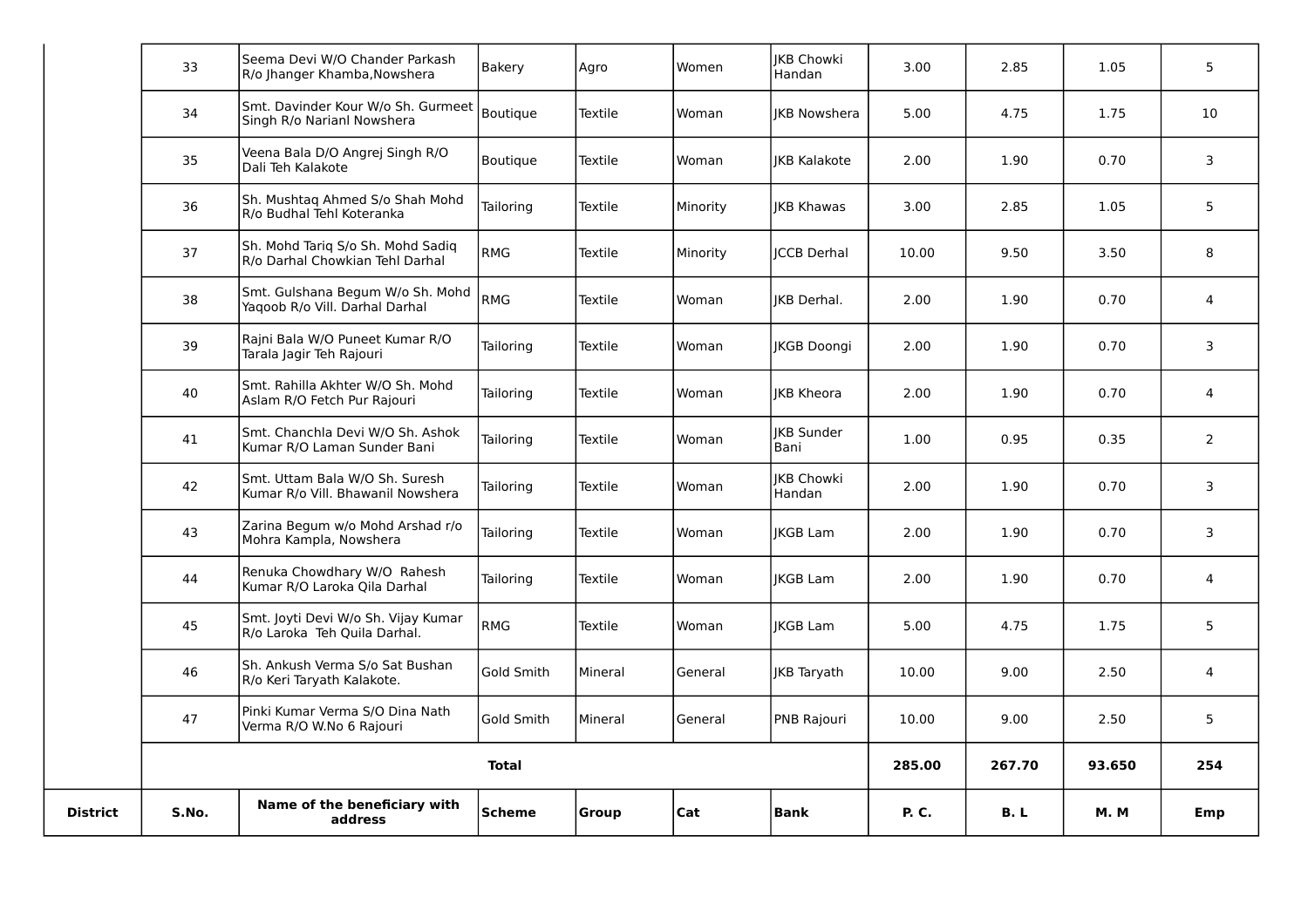| $\mathbf{1}$   | Javed Iqbal S/o Bagh Hussain R/<br>Behram Galla          | Dhaba                     | Service | Minority   | JKB<br>Chandimarh        | 2.00 | 1.90  | 0.700 | $\overline{2}$ |
|----------------|----------------------------------------------------------|---------------------------|---------|------------|--------------------------|------|-------|-------|----------------|
| $\overline{2}$ | Irshad Ahmed S/o Faqir Mohd R/o<br>Chakrara              | Shuttering                | Service | Minority   | <b>IKB Sathra</b>        | 2.75 | 2.61  | 0.963 | $\mathbf{3}$   |
| 3              | Aftab Ahmed S/o Gul Hussain R/o<br>Banola                | Shuttering                | Service | Minority   | JKB Sakhi<br>Madan       | 2.75 | 2.61  | 0.963 | 5              |
| $\overline{4}$ | Javed Hussain S/o Sherbaz R/o<br>Banwat                  | Tent House                | Service | Minority   | <b>IKB Poonch</b>        | 3.00 | 2.85  | 1.050 | 5 <sub>5</sub> |
| $5\phantom{.}$ | Mohd Showket S/o Talib Hussain R/o<br>Banwat             | Barber                    | Service | Minority   | JKB Poonch               | 1.00 | 0.95  | 0.350 | $\mathbf{1}$   |
| 6              | Mohd Jafeed S/o Mohd Ashraf R/o<br>Banwat                | Shuttering                | Service | Minority   | <b>JKB Poonch</b>        | 6.50 | 6.175 | 2.275 | 6              |
| $\overline{7}$ | Mohd Jameel S/o Mohd Rashid R/o<br>landrola              | Tae Stall                 | Service | Minority   | <b>JCC Chandak</b>       | 1.00 | 0.95  | 0.350 | $\mathbf{1}$   |
| 8              | Adrees Ahmed S/o Mohd Syeed R/o<br>Chandak               | Shuttering                | Service | Minority   | ICC Chandak              | 2.00 | 1.90  | 0.700 | $\overline{3}$ |
| 9              | Mohd Hafiz S/o Mohd Alam R/o<br>Samote                   | Tent House                | Service | Minority   | <b>ICC Surankote</b>     | 3.00 | 2.85  | 1.050 | $\mathbf{3}$   |
| 10             | Poonam Kapoor W/o Ramesh Kapoor<br>R/o Samote            | Photography               | Service | Women      | <b>JKGB</b><br>Surankote | 5.00 | 4.75  | 1.750 | 5 <sub>5</sub> |
| 11             | Sunil Dutta S/o Subhash Chander R/o Photostat<br>Chandak |                           | Service | <b>ALC</b> | <b>IKGB Chandak</b>      | 2.00 | 1.90  | 0.700 | $\overline{3}$ |
| 12             | Tahraiz Ahmed s/o Mumtaz Ahmed<br>R/o Surankote.         | Rep<br><b>Electronics</b> | Service | Minority   | <b>JKGB</b><br>Surankote | 5.00 | 4.75  | 1.750 | $\overline{4}$ |
| 13             | Om Prakash s/o Jagan Nath R/o Vill.<br>Degwar Poonch.    | Shuttering                | Service | $E-S-M$    | SBI Poonch               | 5.00 | 4.75  | 1.750 | $\overline{4}$ |
| 14             | Shaheen Akhter W/o Gh Rasool R/o<br>Loran                | Tailoring                 | Textile | Women      | <b>ICC Mandi</b>         | 2.00 | 1.90  | 0.700 | $\overline{2}$ |
| 15             | Tasleem Raza S/o Abdullah Bhat R/o<br>Plera              | Tailoring                 | Textile | Minority   | JCC Mandi                | 3.00 | 2.85  | 1.050 | 3              |
| 16             | Jameela Bi W/o Mohd Akram R/o<br>Saloonia                | Tailoring                 | Textile | Women      | JCC Mandi                | 1.00 | 0.95  | 0.350 | $\overline{2}$ |
| 17             | Shamim AkhterW/o Intizar Hussain<br>R/o Lohial Bella     | Tailoring                 | Textile | Women      | <b>ICC Mandi</b>         | 1.00 | 0.95  | 0.350 | $\overline{2}$ |
|                |                                                          |                           |         |            |                          |      |       |       |                |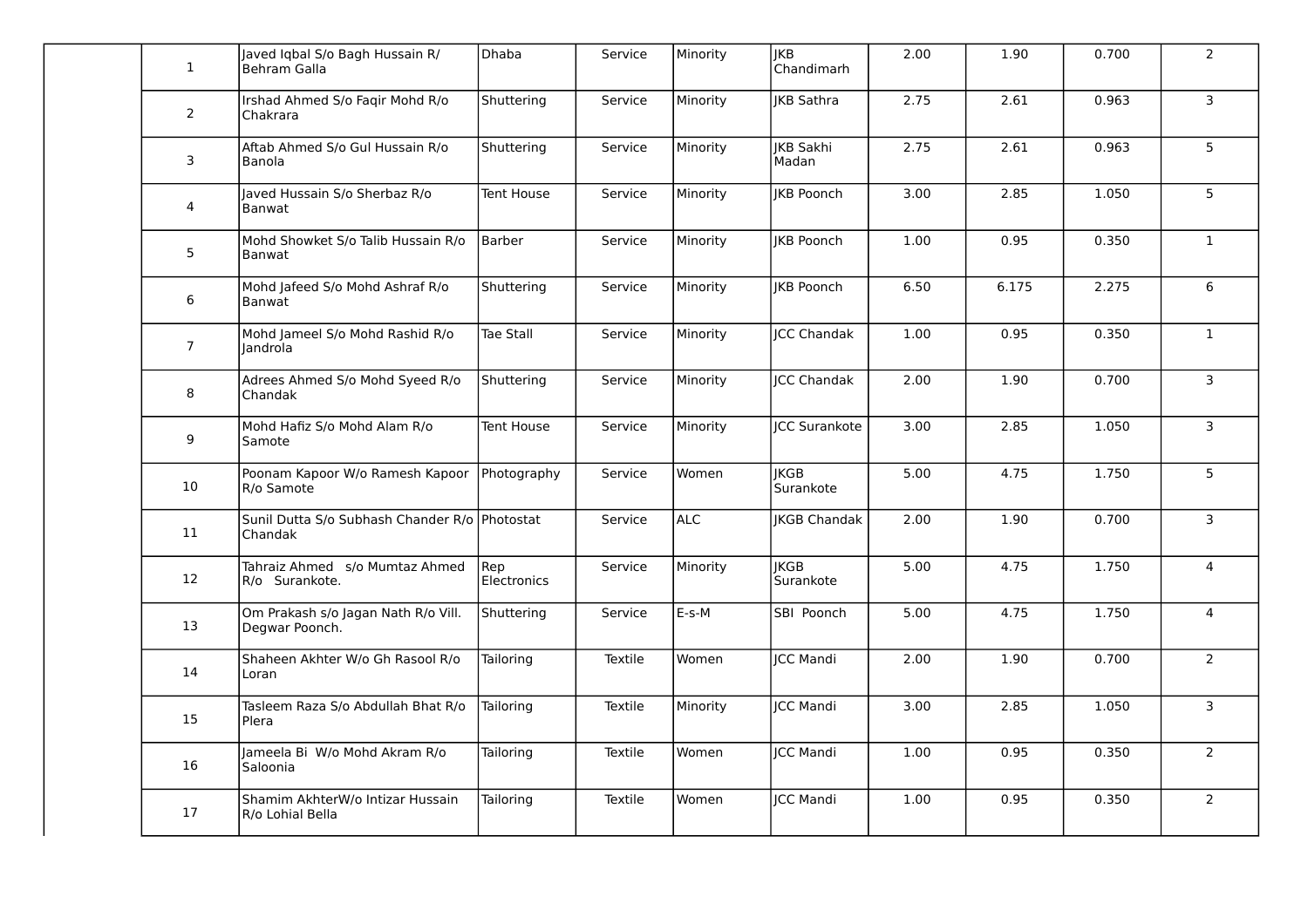|        | 18 | Zeenat Begum W/o Safdar Hussain<br>R/o Plera             | Tailorng     | Textile          | Women    | JCC Mandi                      | $1.00\,$ | 0.95 | 0.350 | $\overline{2}$  |
|--------|----|----------------------------------------------------------|--------------|------------------|----------|--------------------------------|----------|------|-------|-----------------|
|        | 19 | Shazia Koser D/o Bashir Ahmed R/o<br>Seri Khawaja        | Tailoring    | Textile          | Women    | <b>JCC Surankote</b>           | 2.00     | 1.90 | 0.700 | $\overline{2}$  |
|        | 20 | Ab Jabbar S/o Ramzan Lone R/o Seri<br>Khawaja            | Tailoring    | Textile          | Minority | ICC Chandak                    | 1.00     | 0.95 | 0.350 | $\overline{3}$  |
| Poonch | 21 | Naid Akhter W/o Showket Hussain<br>R/o Surankote         | Tailoring    | Textile          | Women    | <b>JKGB</b><br>Surankote       | 1.00     | 0.95 | 0.350 | $\overline{2}$  |
|        | 22 | Tabassam Kazmi D/o Ghulam Abbas Tailoring<br>R/o Marhot. |              | Textile          | Women    | <b>J&amp;K Bank</b><br>Mehrote | 3.00     | 2.85 | 1.050 | $\overline{3}$  |
|        | 23 | Abdul Salam S/o Mahada R/o<br>Serikhawaja Poonch         | Tailoring    | Textile          | Minority | J&K Bank<br>Lassana            | 3.00     | 2.85 | 1.050 | $\overline{3}$  |
|        | 24 | Tahira Begum D/o Gulzar Ahmed R/o<br>Islamabad Poonch.   | Tailoring    | Textile          | Women    | J&K Bank<br>Chandak            | 2.00     | 1.90 | 0.700 | 3               |
|        | 25 | Nahiem Akhter W/o Abid Hussain R/o<br>Dhargaloon         | Tailoring    | Textile          | Women    | J&K Bank<br>Balakote           | 3.00     | 2.85 | 1.050 | $\overline{4}$  |
|        | 26 | Mohd Reyasat S/o Mohd Basher R/o<br>Jugal                | Furniture    | <b>RE&amp;BT</b> | Minority | <b>JKB Sakhi</b><br>Madan      | 5.00     | 4.75 | 1.750 | $5\overline{)}$ |
|        | 27 | Mohd Arshad S/o Mohd Latief R/o<br>Harni                 | Welding work | RE&BT            | Minority | <b>JKB Gulhuta</b>             | 5.00     | 4.75 | 1.750 | 5               |
|        | 28 | Kabir Hussain S/0o Mohd Bashir R/o<br>Nabana             | Carpentry    | RE&BT            | Minority | <b>IKB Surankote</b>           | 5.00     | 4.75 | 1.750 | $\overline{4}$  |
|        | 29 | Khurshid Ahmed S/o Mohd Afzal R/o<br>Seri Khawaja        | Carpentry    | <b>RE&amp;BT</b> | Minority | <b>JCC Surankote</b>           | 2.00     | 1.90 | 0.700 | 3               |
|        | 30 | Mohd Aslam S/o Mohd Latief R/o<br>Madana                 | Carpentry    | RE&BT            | Minority | <b>J&amp;K Bank</b><br>Lassana | 5.00     | 4.75 | 1.750 | $\overline{4}$  |
|        | 31 | Mohd Tahir S/o Amir Din R/o<br>Dunogam Mandi             | Carpentry    | RE&BT            | Minority | I&K Bank<br>Mandi              | 5.00     | 4.75 | 1.750 | $\overline{4}$  |
|        | 32 | Mohd Farooq S/o Wazir Mohd R/o<br>Chandak                | Carpentry    | <b>RE&amp;BT</b> | Minority | <b>JCC Chandak</b>             | 1.00     | 0.95 | 0.350 | $\mathbf{1}$    |
|        | 33 | Javid Iqbal S/o Ahmed Din R/o<br>Behram Gala             | Black smithy | RE&BT            | Minority | <b>ICC Surankote</b>           | 2.00     | 1.90 | 0.700 | $\overline{2}$  |
|        | 34 | Jammeed Hussain S/o Mohd Latief<br>R/o Surankote         | Trunk Peti   | RE&BT            | Minority | <b>JKGB</b><br>Surankote       | 4.00     | 3.80 | 1.400 | 3               |
|        |    |                                                          |              |                  |          |                                |          |      |       |                 |